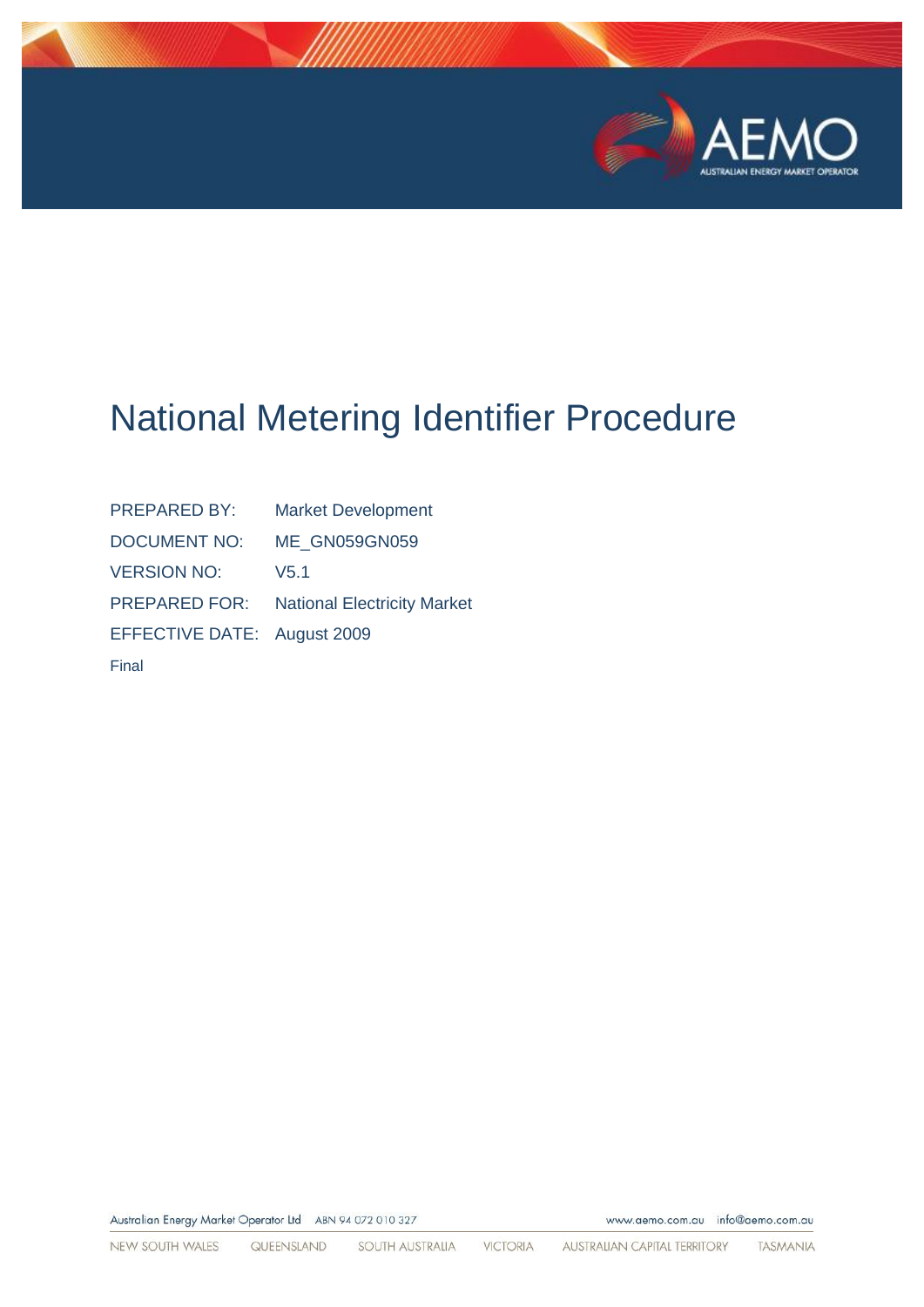# Important Disclaimer

This document is made available to you on the following basis:

- (a) **Purpose**  This document is provided to you for information purposes only. You are not permitted to commercialise it or any information contained in it.
- (b) **Reliance**  This document may be subsequently amended. Any reliance on this document is at your own risk.
- (c) **Intellectual Property**  AEMO Limited is the owner of the copyright in this document. All rights are reserved. All material is subject to copyright under the Copyright Act 1968 (Commonwealth) and permission to copy it, or any parts of it, must be obtained in writing from AEMO. AEMO is the owner of all other intellectual property rights in this document and the information contained in it. You must not in any way, or by any means, store, reproduce or modify it without AEMO's express written consent.
- (d) **No Warranty**  Neither AEMO, nor any of AEMO"s advisers, consultants or other contributors to this document (or their respective associated companies, businesses, partners, directors, officers or employees) make any representation or warranty, express or implied, as to the currency, accuracy, reliability or completeness of this document, or the information contained in it.
- (e) **No Liability**  To the maximum extent permitted by law, neither AEMO, nor any of its advisers, consultants or other contributors to this document (or their respective associated companies, businesses, partners, directors, officers or employees) shall have any liability (whether arising from negligence or otherwise) in respect of your use of the information (including any reliance on its currency, accuracy, reliability or completeness) contained in this document.
- © [2009] AEMO Limited is the owner of the copyright in this document. All Rights reserved.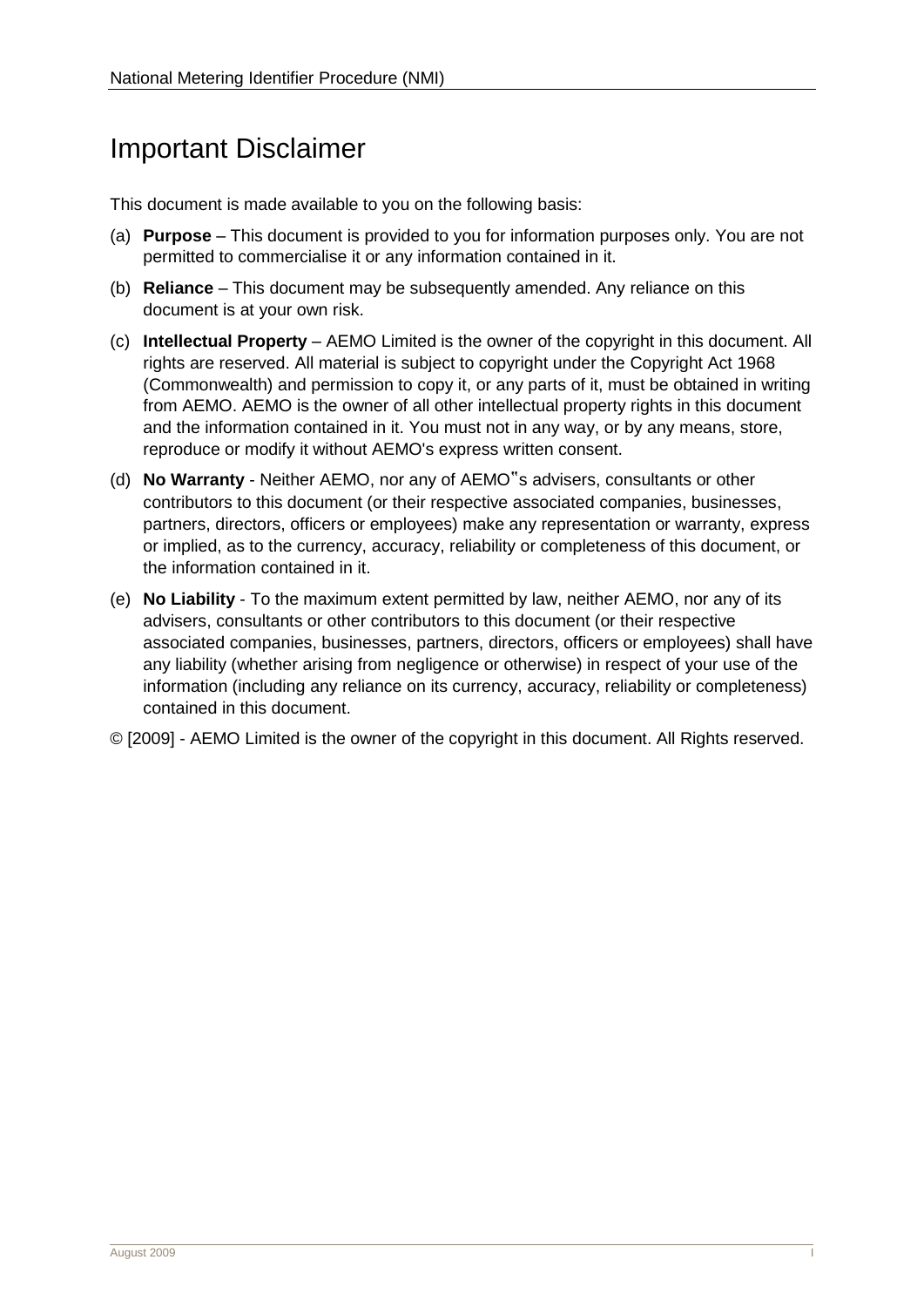# Version Control

| <b>VERSION</b> | <b>DATE</b> | <b>DETAILS</b>                                                                                                                                                                                                                                                                                                                                                                                                                                                                                                                                                                     |
|----------------|-------------|------------------------------------------------------------------------------------------------------------------------------------------------------------------------------------------------------------------------------------------------------------------------------------------------------------------------------------------------------------------------------------------------------------------------------------------------------------------------------------------------------------------------------------------------------------------------------------|
| V001           | 12/2/1998   | This document is a direct copy of the "Working Group Report for Nomenclature,<br>Guidelines and Procedures v1.1" released in October 1997.<br>With the following changes:                                                                                                                                                                                                                                                                                                                                                                                                          |
|                |             | Table 2 has been modified to remove the "Y" subcode. The codes incorrectly<br>had both an import and export NET kvarh. The subcode "G" has also been<br>added for sending powerfactor information. The subcode "H" has been added<br>for Qh for Q Metering, and the subcode "M" has been added for parh for Par<br>metering.                                                                                                                                                                                                                                                       |
|                |             | Section on "Energy Direction Flows" added.<br>This version was used for the NEM in December 1998.                                                                                                                                                                                                                                                                                                                                                                                                                                                                                  |
| V002           | 22/10/1999  | The basic definition of the NMI has been not been changed.<br>Additional diagrams added (examples 3-9,14).<br>Section 1.9 - Market Startup Issues Removed.<br>Minor typographical errors and general updating of wording.<br>Additional Subset characters "Y", "W" "Z" added.<br>Reformat document, renumbered.<br>Section 3 – inclusion of type 4 meters<br>Addition "c" definition and addition to example 1, 2, 10.                                                                                                                                                             |
| V003           | 6/8/2001    | Example 3, 7 changed.<br>Review of all text and diagrams.<br>NMI Checksum algorithm added.<br>Comments on numeric NMIs added.<br>Reference to type 7 metering installations added.<br>Added data stream suffix for Consumption Energy.<br>Added NMI examples for Consumption Energy.<br>Added references to FRC and MSATS.                                                                                                                                                                                                                                                         |
| V004           | 27/7/2004   | Document updated to reflect the requirement to register individual data streams.<br>This change was consulted as part of the MSATS Procedures: CATS Procedures<br>Part 1 Principles and Obligations Version 2.4.<br>11.2 updated with a pictorial example.<br>Pictorial example from 11.7 moved to below the second paragraph of 11.6.<br>11.7 refers to the pictorial example at 11.6.<br>13.1 statement "A NMI may be inactive if <frmp =="" host="" retailer="">" removed from<br/>the fourth paragraph.<br/>Minor typographical errors and general updating of wording.</frmp> |
| V005           | 16/07/2006  | Added changes agreed as part of the CATS 2.4 MSATS Procedures: CATS<br>Procedures Part 1 Principles and Obligations Version 2.4 that were missed from<br>version 4. This includes the removal of the zero first character row from the<br>consumption energy Data Suffix table.<br>Added Amps to the Volts row of Table 1.<br>Updated diagrams to a consistent format.<br>Added diagrams of twin element interval meters at sections 12.4 and 12.5.<br>Removed diagram of accumulation and interval metering at a site.                                                            |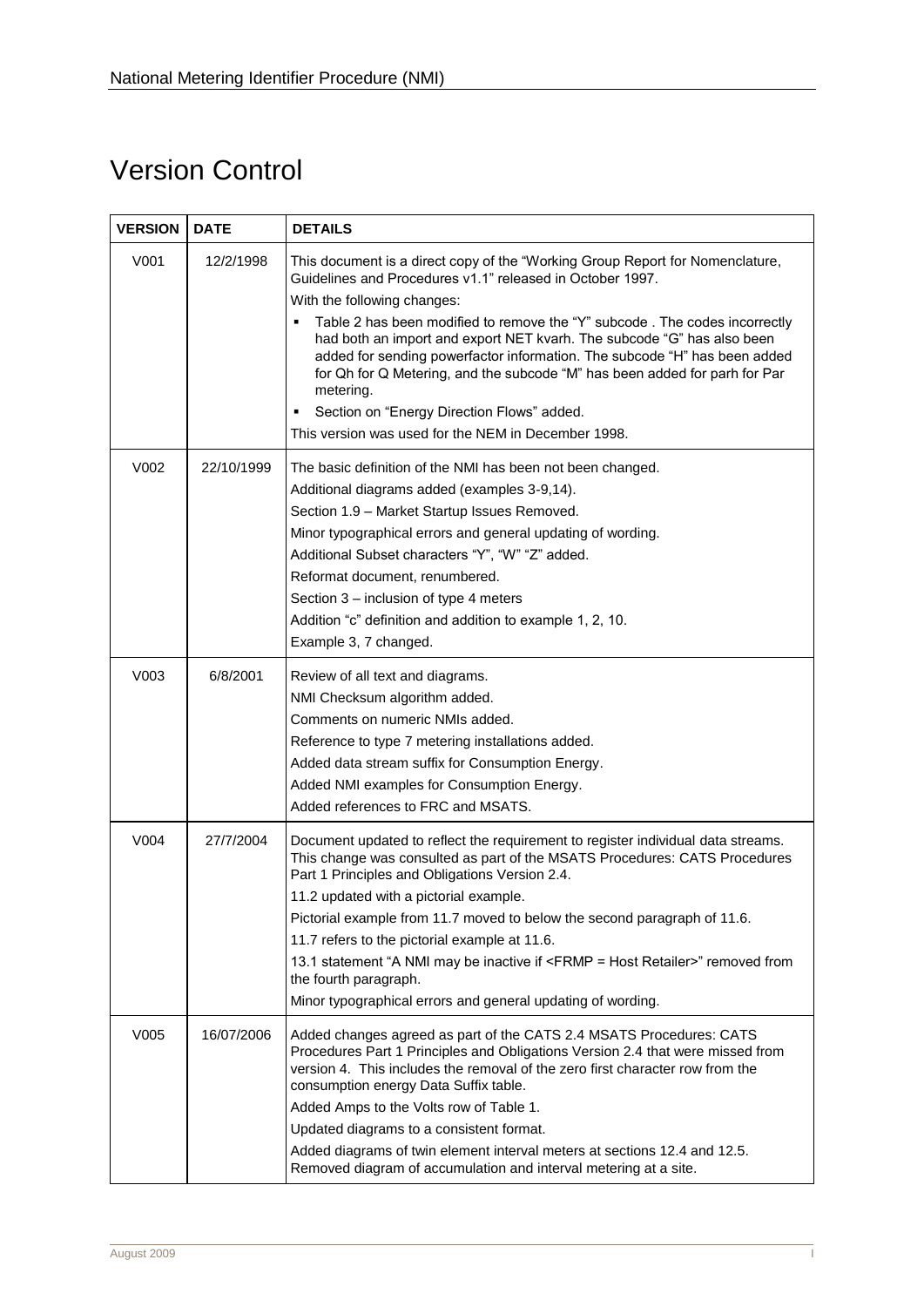| <b>VERSION</b> | <b>DATE</b> | <b>DETAILS</b>                                                                                                                                                                                                                        |
|----------------|-------------|---------------------------------------------------------------------------------------------------------------------------------------------------------------------------------------------------------------------------------------|
|                |             | Amendments to reflect changes developed as part of the Metrology Harmonisation<br>project, including the development of the NEM Metrology Procedure.<br>Relocated version history.<br>Minor typographical amendments and corrections. |
| V005.1         | August 2009 | Update to AEMO format                                                                                                                                                                                                                 |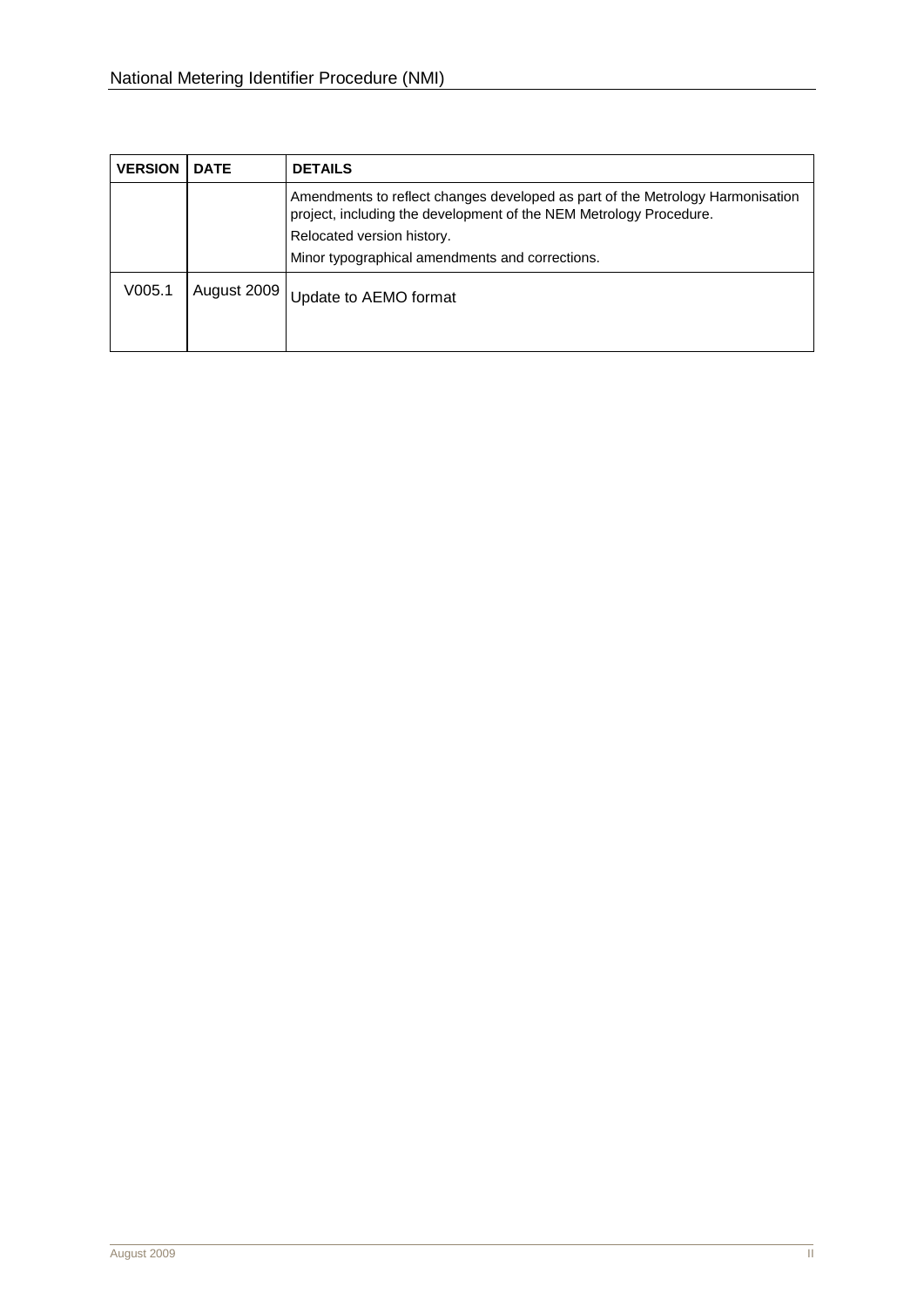# Table of Contents

| 1.    | <b>INTRODUCTION</b>                                                                                                                                                                                                                                      | 45 |
|-------|----------------------------------------------------------------------------------------------------------------------------------------------------------------------------------------------------------------------------------------------------------|----|
| 2.    | <b>RELATED DOCUMENTS</b>                                                                                                                                                                                                                                 | 45 |
| 3.    | <b>NMI STRUCTURE</b>                                                                                                                                                                                                                                     | 46 |
| 4.    | <b>ALL-NUMERIC NMIS</b>                                                                                                                                                                                                                                  | 47 |
| 5.    | <b>NMI CHECKSUM</b>                                                                                                                                                                                                                                      | 47 |
| 6.    | <b>DATA STREAM SUFFIX</b>                                                                                                                                                                                                                                | 48 |
| 7.    | <b>DATA STREAM SUFFIX FOR INTERVAL METERING DATA</b>                                                                                                                                                                                                     | 48 |
| 8.    | 49                                                                                                                                                                                                                                                       |    |
| 8.1   | Data Stream Suffix for Consumption Energy Data                                                                                                                                                                                                           | 50 |
| 8.2   | <b>Wholesale Connection Points</b>                                                                                                                                                                                                                       | 51 |
| 9.    | <b>CONNECTION POINTS WITH TYPE 1 METERING</b>                                                                                                                                                                                                            | 51 |
| 10.   | <b>CONNECTION POINTS WITH TYPE 2 METERING</b>                                                                                                                                                                                                            | 52 |
| 11.   | <b>NMI RULES</b>                                                                                                                                                                                                                                         | 52 |
| 12.   | UTILISATION OF NMI FOR AEMO DATA                                                                                                                                                                                                                         | 53 |
| 12.1  | <b>Data Delivery to AEMO (MSATS System)</b>                                                                                                                                                                                                              | 53 |
| 13.   | <b>EXAMPLES OF NMI APPLICATION - INTERVAL DATA</b>                                                                                                                                                                                                       | 54 |
| 13.1  | Contestable Customer, metered on the lower voltage side of transformer                                                                                                                                                                                   | 55 |
| 13.2  | Contestable Customer, multiple metered on the lower voltage side of<br>transformer                                                                                                                                                                       | 56 |
| 13.3  | Contestable Customer, previously two tariff metering, eg general supply + off-                                                                                                                                                                           |    |
|       | peak on low voltage side of transformer                                                                                                                                                                                                                  | 56 |
| 13.4  | Contestable Customer, two controlled loads, one twin element meter                                                                                                                                                                                       | 57 |
| 13.5  | <b>Contestable Customer, two twin element meters</b>                                                                                                                                                                                                     | 57 |
| 13.6  | Contestable Customer, multiple meters on low voltage side of multiple<br>transformers in the same substation building                                                                                                                                    | 58 |
| 13.7  | Three Contestable Customers, metered on low voltage side of multiple<br>transformers in the same substation building                                                                                                                                     | 59 |
| 13.8  | Contestable Customer, two separate HV supplies to two separate substations,<br>both metered on LV side                                                                                                                                                   | 60 |
| 13.9  | Contestable Customer, two separate substations adjacent to each other or<br>one single substation with two separate transformers in a single substation,<br>with a "normally open" point separating the high voltage supplies into two<br><b>sources</b> | 61 |
| 13.10 | Contestable Customer, two separate substations adjacent to each other or<br>one single substation with two separate transformers, with the high voltage<br>supply originating from a single source and LV switchboard in common<br>switch room           | 62 |
| 13.11 | Contestable Customer, two separate substations not adjacent to each other<br>but on same premise                                                                                                                                                         | 63 |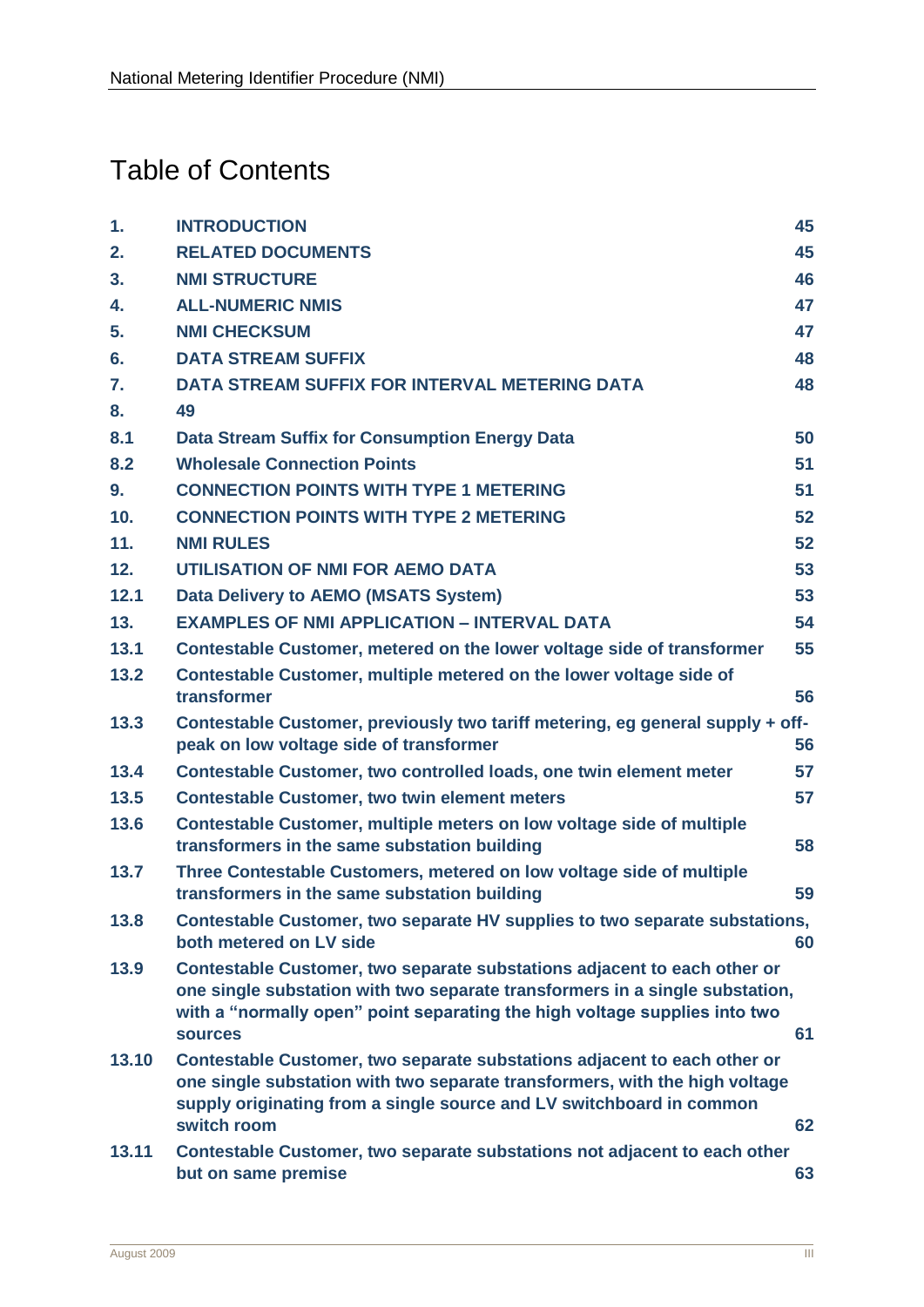| 13.12              |             | Multiple Contestable Customers, High rise building                       | 64 |
|--------------------|-------------|--------------------------------------------------------------------------|----|
| 13.13              |             | Multiple Contestable Customers, High rise building                       | 65 |
| 13.14              |             | <b>Contestable Customer with multiple supply points</b>                  | 66 |
| 13.15              |             | <b>Contestable Customer with Standby Supply</b>                          | 67 |
| 13.16              |             | <b>Wholesale Metering at Transmission Node</b>                           | 68 |
| 13.17              |             | <b>Wholesale metering at Transmission Node</b>                           | 69 |
| 13.18              |             | <b>Wholesale Metering at Transmission Node</b>                           | 70 |
| 13.19              |             | <b>Street Lighting (Type 7 Metering Installation)</b>                    | 71 |
| 14.                |             | <b>EXAMPLES OF NMI APPLICATION - CONSUMPTION ENERGY DATA</b>             | 72 |
| 14.1               |             | <b>Single Meter with Single Register</b>                                 | 72 |
| 14.2               |             | <b>Two Meters each with Single Register</b>                              | 72 |
| 14.3               |             | Two Meter Installation, One Meter Recording Consumption for a Controlled |    |
|                    | <b>Load</b> |                                                                          | 73 |
| 14.4               |             | <b>Three Register Meter with Single Measurement Element</b>              | 73 |
| 14.5               |             | <b>Multi-function Meter</b>                                              | 74 |
| 14.6               |             | <b>Two Multi-function Meters</b>                                         | 74 |
| 15.                |             | <b>ENERGY DIRECTION FLOWS</b>                                            | 75 |
| 16.                |             | <b>ALLOCATION OF NMIS FOR TYPE 7 METERING INSTALLATIONS</b>              | 76 |
| 16.1               |             | <b>Requirements Common Across the National Electricity Market</b>        | 76 |
| 16.2               |             | <b>Individual Jurisdiction Requirements</b>                              | 77 |
| <b>APPENDIX 1:</b> |             | <b>SAMPLE JAVA CODE FOR NMI CHECKSUM</b>                                 | 78 |
| <b>APPENDIX 2:</b> |             | <b>WORKED EXAMPLE FOR NMI CHECKSUM</b>                                   | 80 |
| <b>APPENDIX 3:</b> |             | <b>SAMPLE NMIS AND ASSOCIATED CHECKSUMS</b>                              | 82 |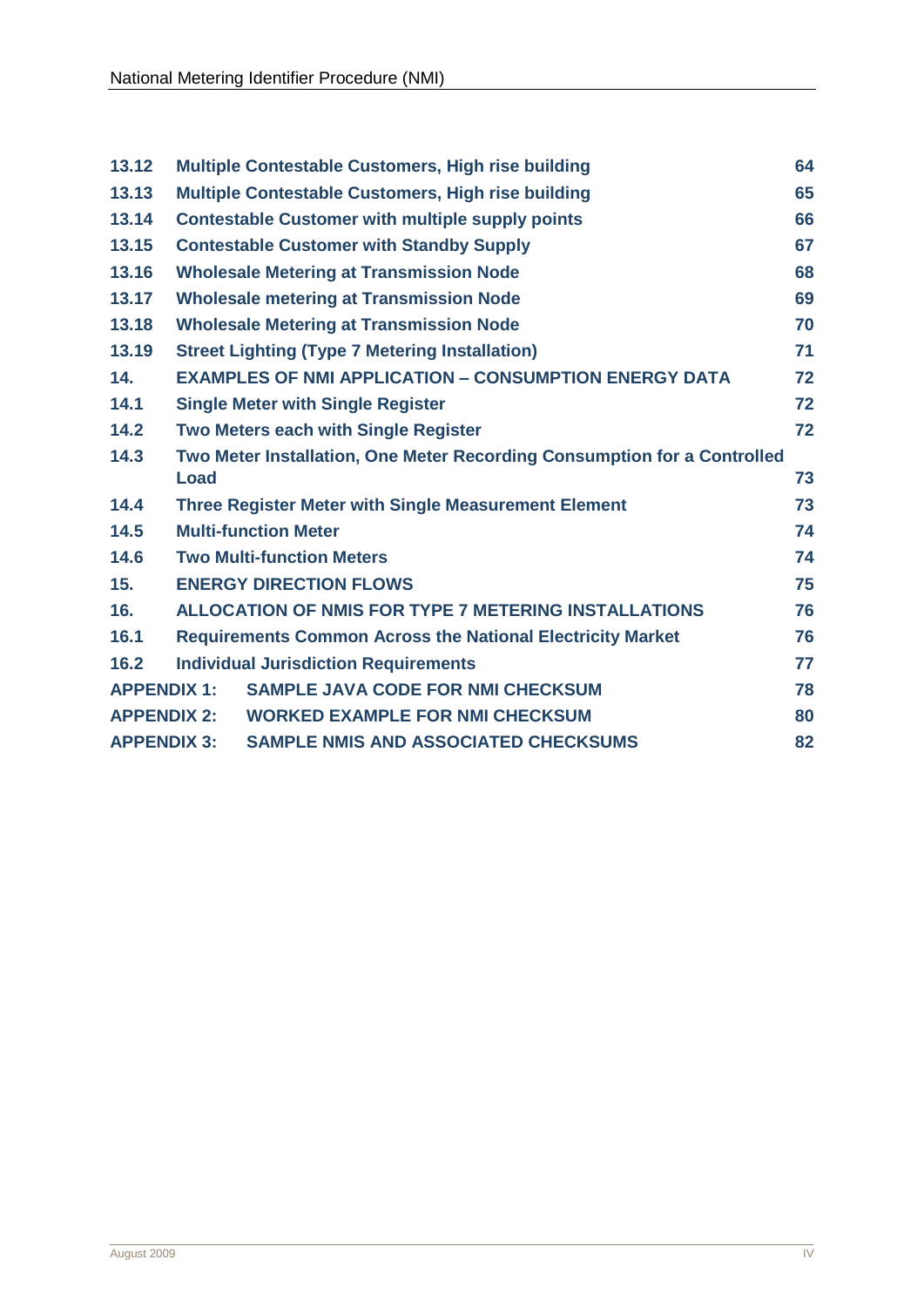# <span id="page-6-0"></span>**1. Introduction**

This document sets out the structure for National Metering Identifiers (NMIs) to be used in National Electricity Market (NEM) and details metering data streams for each category of installation. It does not attempt to address Market Settlement and Transfer Solution (MSATS) issues in relation to network tariffs and billing data streams.

The successful operation of the National Electricity Market is reliant on:

- Positive identification of connection points within the registration process;
- A verifiable linkage between connection points and relevant metering data;
- An audit trail for data collection and processing operations.

The National Metering Identifier (NMI) provides a unique identifier for each connection point within the National Electricity Market. It provides an index against which other essential data can be managed and is crucial to the accurate management of customer registration, customer transfer, connection point change control and data aggregation and transfer.

# <span id="page-6-1"></span>**2. Related Documents**

'Standing Data for MSATS', Document No: MT\_MA1785.

MSATS Procedures: CATS Procedures Part 1 Principles and Obligations, Document No. MT\_RT1700

These documents are available from the AEMO website at:

www.AEMO.com.au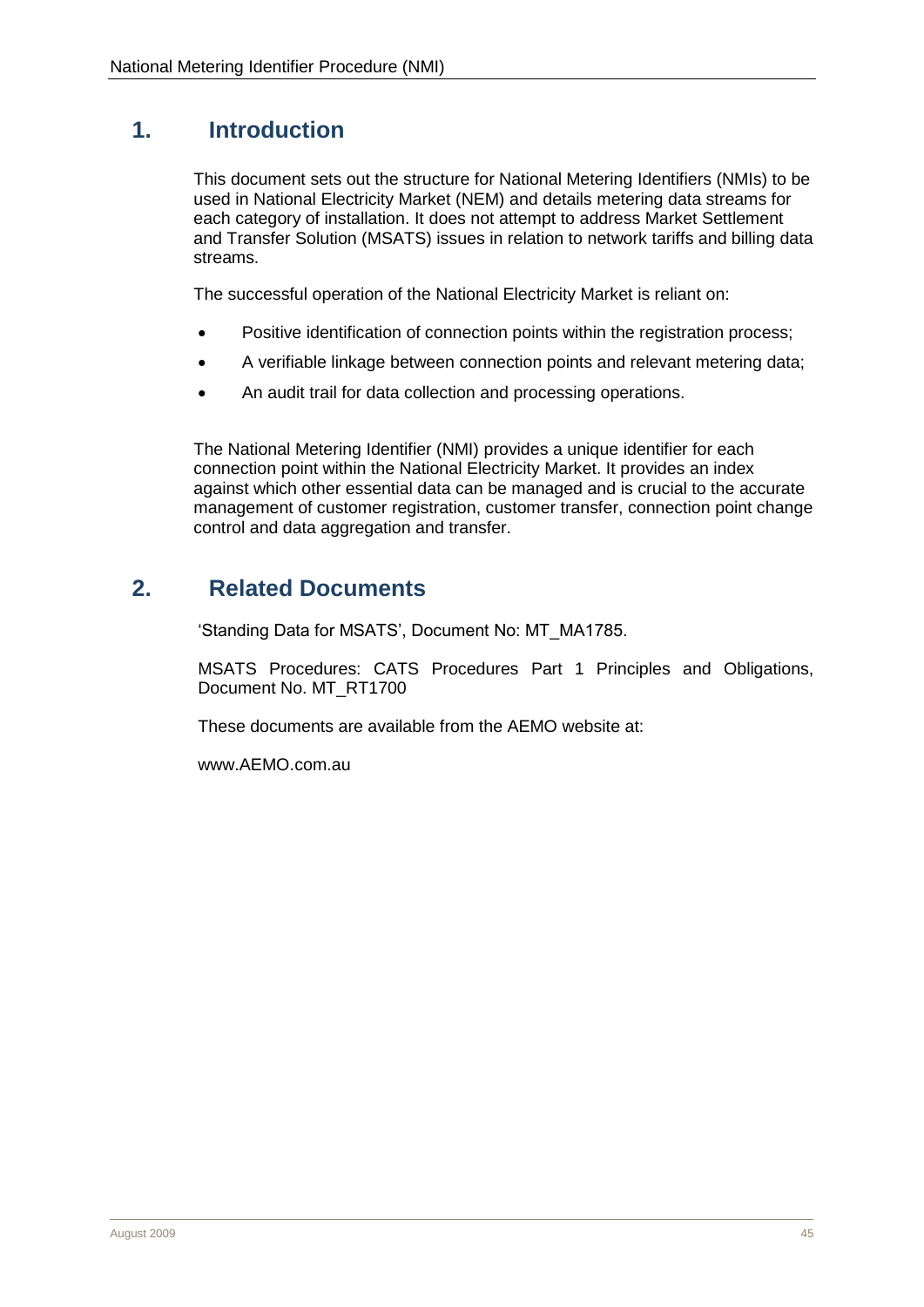# <span id="page-7-0"></span>**3. NMI Structure**

The NMI is a ten (10) character identifier assigned by Local Network Service Providers (LNSPs) in accordance with this procedure. The publication of this procedure and assignment of NMIs is authorised by the National Electricity Rules at clause 7.3.1(d), (da), and (db).

The NMI may be used in conjunction with other identifiers or suffixes. These include:

- The NMI checksum, a single numeral used to assist with data validation when the NMI is manually entered into a computer system.
- The NMI data stream suffix used to identify a particular data stream associated with a connection point.

Generally the NMI is an all numeric identifier; the limited circumstances under which alpha characters may be used are listed later in this procedure.

The key attributes of the NMI are:

- The NMI must embody only numeric characters, except as explicitly provided within this document, and must not contain spaces.
- Character letters 'O' and 'I' are not permitted in order to avoid confusion with numbers 0 and 1.
- 'W' is a reserved character to be used as the fifth digit of the *Allocated Identifier* for wholesale transmission connection metering points only. It may only be used if the NMI is allocated from an alphanumeric block.
- Embedded characters or meanings should not be used in allocating NMIs.
- Where AEMO has allocated a block of NMIs to an LNSP, the LNSP must only use numeric characters in the NMIs allocated to the market unless AEMO has directed the block to be *alphanumeric.*
- Where AEMO has allocated a block of NMIs to an LNSP, and directed the block to be *alphanumeric*, the LNSP may use *all-numeric* or *alphanumeric* characters in the NMIs allocated to the market.

Network Service Providers must maintain a register of all NMIs released. AEMO maintains a Register of all 'on-market' NMIs within AEMO's market systems.

The base NMI is ten characters. In some circumstances the NMI checksum is appended to the NMI to form an eleven-character NMI, or the two character NMI data stream suffix may be appended to form a twelve-character NMI. NMI checksum is not used with the data stream suffix because the data stream suffix is intended for use only with electronic data transfer.

In the initial allocation of alphanumeric NMIs the first character was a jurisdiction indicator. Jurisdiction indicators were abolished in October.

AEMO may allocate blocks of NMIs to LNSPs from any unused range.

The range 5 XXX XXX XXX has been reserved for use within the gas industry. To avoid the risk of confusion, AEMO has agreed not to issue NMIs commencing with 5.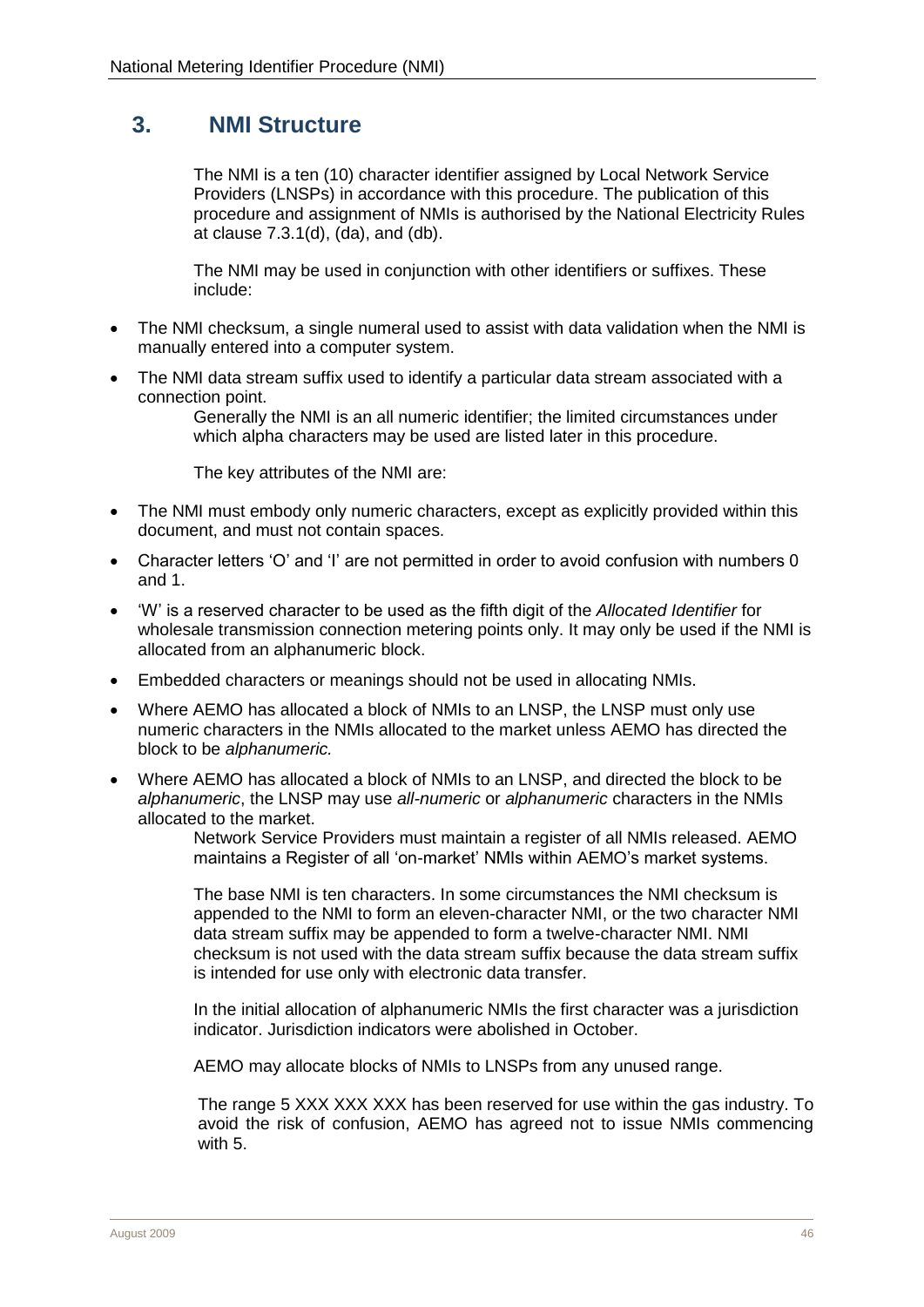The range 9 XXX XXX XXX has been reserved as a "break-out" if it becomes necessary to move to an 11 character NMI.

# <span id="page-8-0"></span>**4. All-numeric NMIs**

In anticipation of the opening of full retail competition (FRC) in the National Electricity Market and in accordance with decisions made by NEMSAT (decision 142 – 31 October 2000 & decision 144 – 14 November 2000), all NMIs issued for connection points which become contestable after 1 January 2001 are required to be all numeric.

The all numeric requirement applies to the basic ten character NMI, and not to other suffixes used with the identifier.

Connection points which were contestable prior to 1 January 2001 and for which the LNSP had allocated an alphanumeric NMI may be registered in the market with an alphanumeric NMI.

Transmission Network Service Providers may continue to allocate alphanumeric NMIs from NMI blocks supplied to them prior to 1 January 2001. Wholesale connection points ( $LR = POOL*$ ) will continue to have alphanumeric NMIs issued.

# <span id="page-8-1"></span>**5. NMI Checksum**

To reduce the occurrence of incorrect transfers attributable to NMI data entry errors, a one digit checksum has been implemented.

The NMI checksum is a mandatory field whenever a NMI is manually entered into MSATS.

Sample java code for an implementation of the checksum is provided in Appendix 1. A general form of the algorithm used to create the NMI checksum is:

- 1. Double the ASCII value of alternate digits within the NMI beginning with the right-most digit.
- 2. Add the individual digits comprising the products obtained in step 1 to each of the unaffected ASCII value digits in the original number.
- 3. Find the next highest multiple of 10.
- 4. The check digit is the value obtained in step 2 subtracted from the value obtained in step 3. If the result of this subtraction is 10 then the check digit is  $0<sub>l</sub>$

Appendix 2 provides a worked example of the algorithm, while Appendix 3 provides a list of thirty NMIs with checksums calculated by the AEMO implementation of the algorithm.

The NMI checksum is always a numeric character.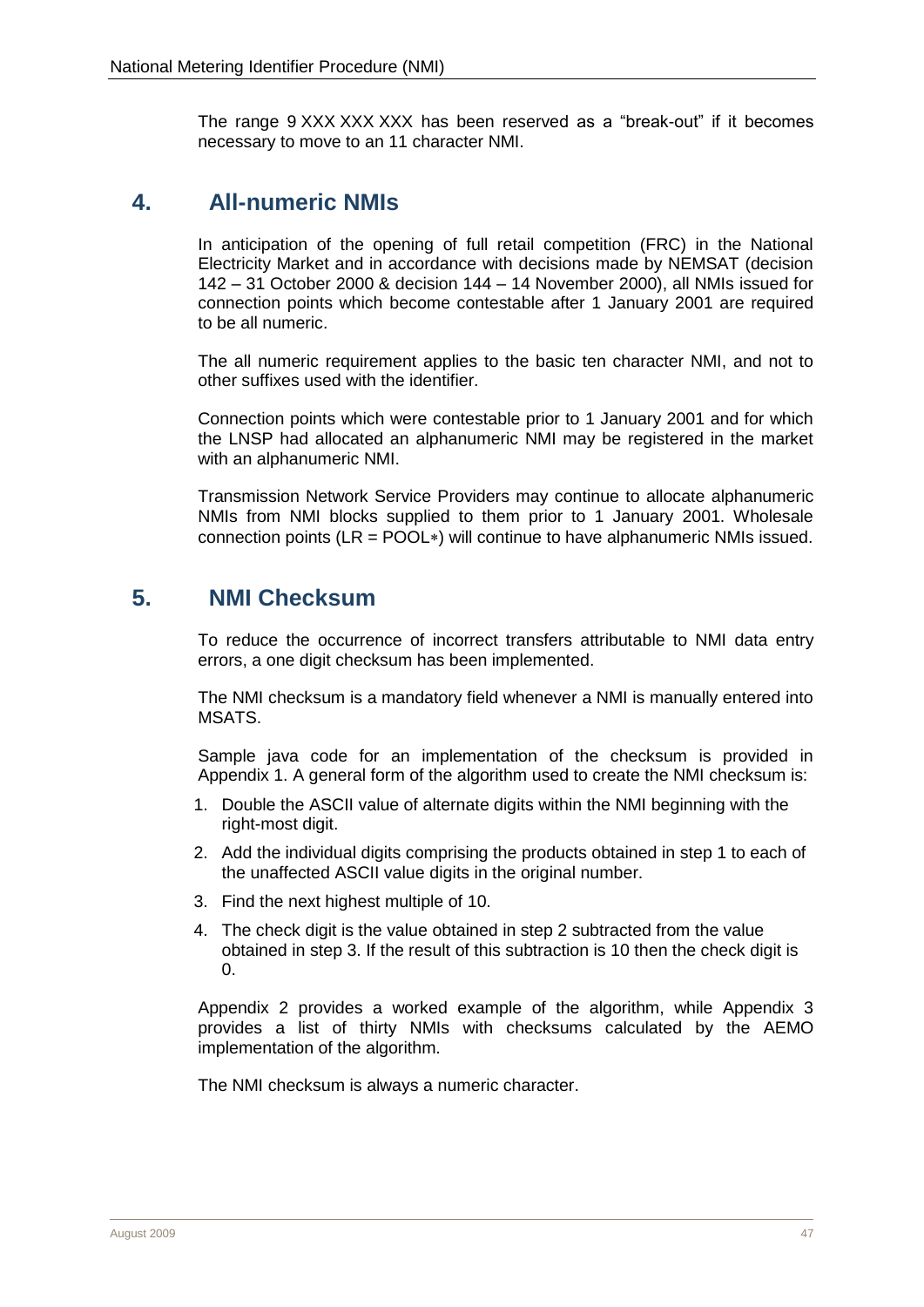The NMI checksum is not mandatory when transferring NMI identified data electronically between Participants and service providers. The checksum is focussed on applications where data entry occurs and there is a risk of character transposition, for example from paper to electronic systems or through an interactive telephone service.

When publishing a NMI for end-use customers the NMI will appear in its 11 character format, and the checksum will be the final character of the NMI.

# <span id="page-9-0"></span>**6. Data Stream Suffix**

Settlement of the National Electricity Market is reliant on the collection and delivery of large volumes of metering data. For any particular connection point there may be multiple energy measurement elements and data recorders with multiple channels. Accurate identification of data streams is essential. The data stream suffix provides identification at the measurement element level for all data streams comprising the connection point identified by the NMI.

The data stream suffix is a two character identifier used in conjunction with a NMI to identify a particular data stream associated with a NMI. The data stream suffix allows differentiation of measurement quantities at a metering point, and differentiation of quantities between different measurement elements or registers at a connection point.

A twelve character NMI identifies the connection point (first ten characters) and associated data stream (data stream suffix as the last two characters).

The data stream suffix has retained alpha numeric characters, even when both characters are numerals, because an all numeric structure could not accommodate the variety of data types or number of meters which may be required for a connection point.

The data stream suffix is only used between Participants and service providers within the National Electricity Market, and therefore it is not used in conjunction with the NMI checksum. The data stream suffix allows Participants and service providers to identify data at a sub-connection point level and to identify the individual sources of meter data to maintain necessary data audit trails.

The following two sections and tables detail the usage of the characters comprising the data stream suffix.

# <span id="page-9-1"></span>**7. Data Stream Suffix for Interval Metering Data**

Interval Metering Data is metering data in trading intervals or sub-intervals of trading intervals. It may be sourced from metering installations type 1 to 5 or 7. Metering data from a type 6 metering installation which has been transformed through a profiling algorithm into trading intervals is also identified as interval metering data.

Interval metering data is identified in the data stream suffix by a first character that is alpha  $[$  A to H, J to N, P to Z  $]$ .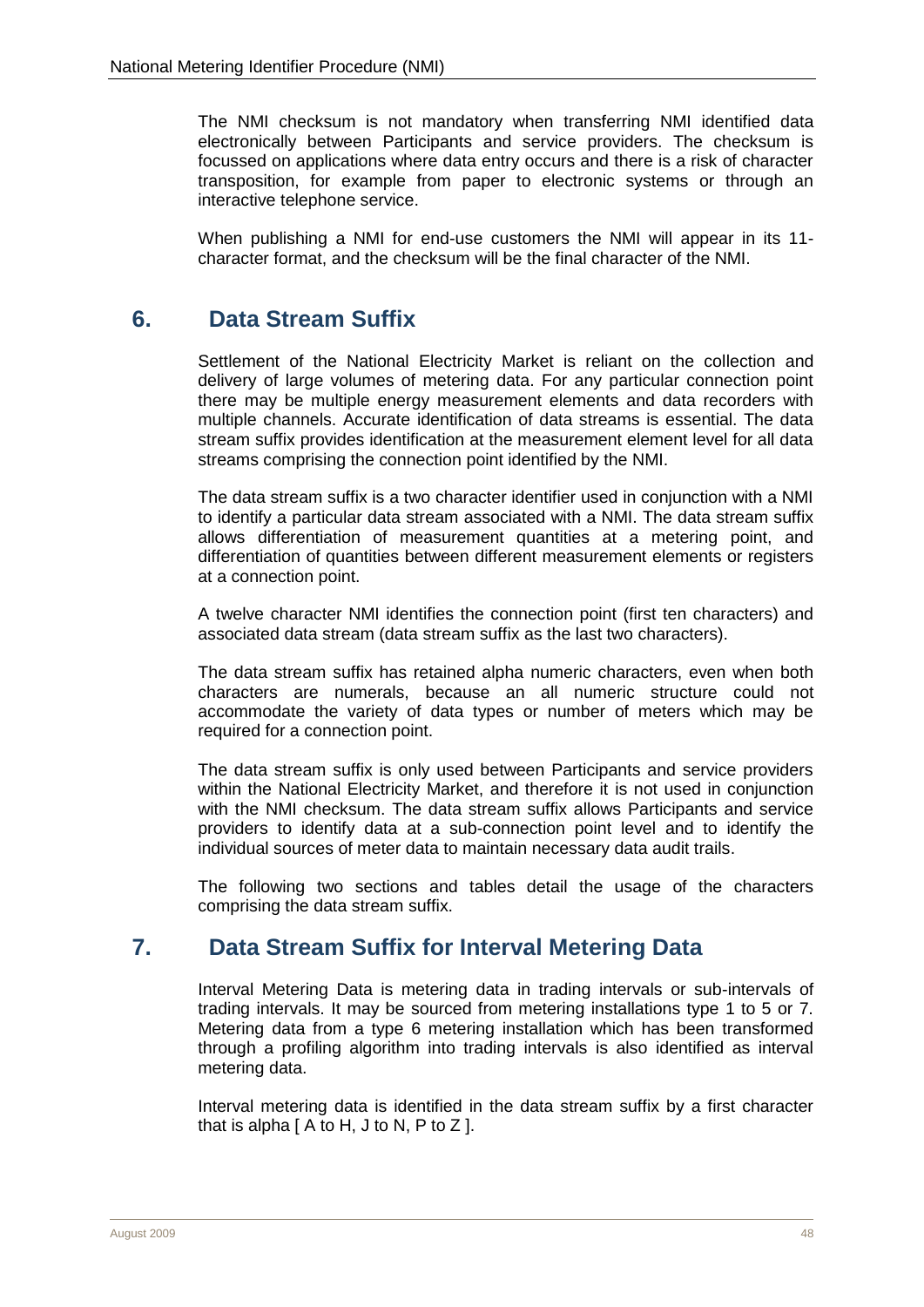Identifiers in the **MASTER** column are those normally used within the National Electricity Market. Where check metering is required (type 1 & 2 installations), identifiers from the **CHECK** column are used for the check installation. Where the data from the **MASTER** and **CHECK** installations has been averaged in accordance with the National Electricity Rules, then the **AVE** column identifiers are used. Where only the difference between import and export is required, the **NET** column identifiers are used.

**NET DATA WILL** 

<span id="page-10-0"></span>

|                                        | <b>FIRST CHARACTER</b> |                          |                          | <b>SECOND</b><br><b>CHARACTER</b> |                                 |
|----------------------------------------|------------------------|--------------------------|--------------------------|-----------------------------------|---------------------------------|
|                                        | <b>AVE</b>             | <b>MASTER</b>            | <b>CHECK</b>             | <b>NET</b>                        |                                 |
| <b>IMPORT kWh</b>                      | <u>A</u>               | <u>B</u>                 | <u>C</u>                 |                                   |                                 |
| <b>EXPORT kWh</b>                      | <u>D</u>               | 旦                        | E                        | N                                 |                                 |
| <b>IMPORT kvar</b>                     | <u>ل</u>               | $\underline{\mathsf{K}}$ |                          |                                   |                                 |
| <b>EXPORT kvar</b>                     | <u>P</u>               | <u>ର</u>                 | $\underline{\mathsf{R}}$ | $\underline{\mathsf{X}}$          | <b>Meter Numbers</b>            |
| <b>KVAh</b>                            | S                      | Τ                        | <u>ប</u>                 |                                   | or measuring<br>elements are to |
| <b>Power Factor pF</b>                 |                        | $\overline{G}$           |                          |                                   | be $1 - 9$ then A-              |
| <b>Q</b> Metering Qh                   |                        | Н                        | Y                        |                                   | H, J-N, P-Z.                    |
| Par Metering parh                      |                        | M                        | <u>W</u>                 |                                   |                                 |
| VOLTS (or $V^2h$ )<br>or Amps $(A^2h)$ |                        | ٧                        | Z                        |                                   |                                 |

#### Table 1: data steam suffices for interval metered data

BE ACCEPTED. NET IS  $N = (E-B)$ .

Where a meter has multiple measurement elements, the convention for the population of the second character of the Data Stream Suffix is:

- Increment the second character by one if the first character is the same. For example, use E1 and E2 if both elements are export kWh, and B1 and B2 if they are both import kWh.
- Use the same second character if the first character is different. For example, use E1 and B1 if they are export kWh and import kWh respectively. Examples:

2727000011 E2 relates to Export kWh data from either meter no.2 (single element) or element 2 of meter no.1 (twin element) pertaining to the connection point having the assigned NMI of 2727000011. Refer [13.4](#page-18-2) and [13.5](#page-18-3) for diagrammatic examples.

TTTTW00015 B1 relates to Import kWh interval data from meter no.1 pertaining to a wholesale connection point with the NMI of TTTTW00015.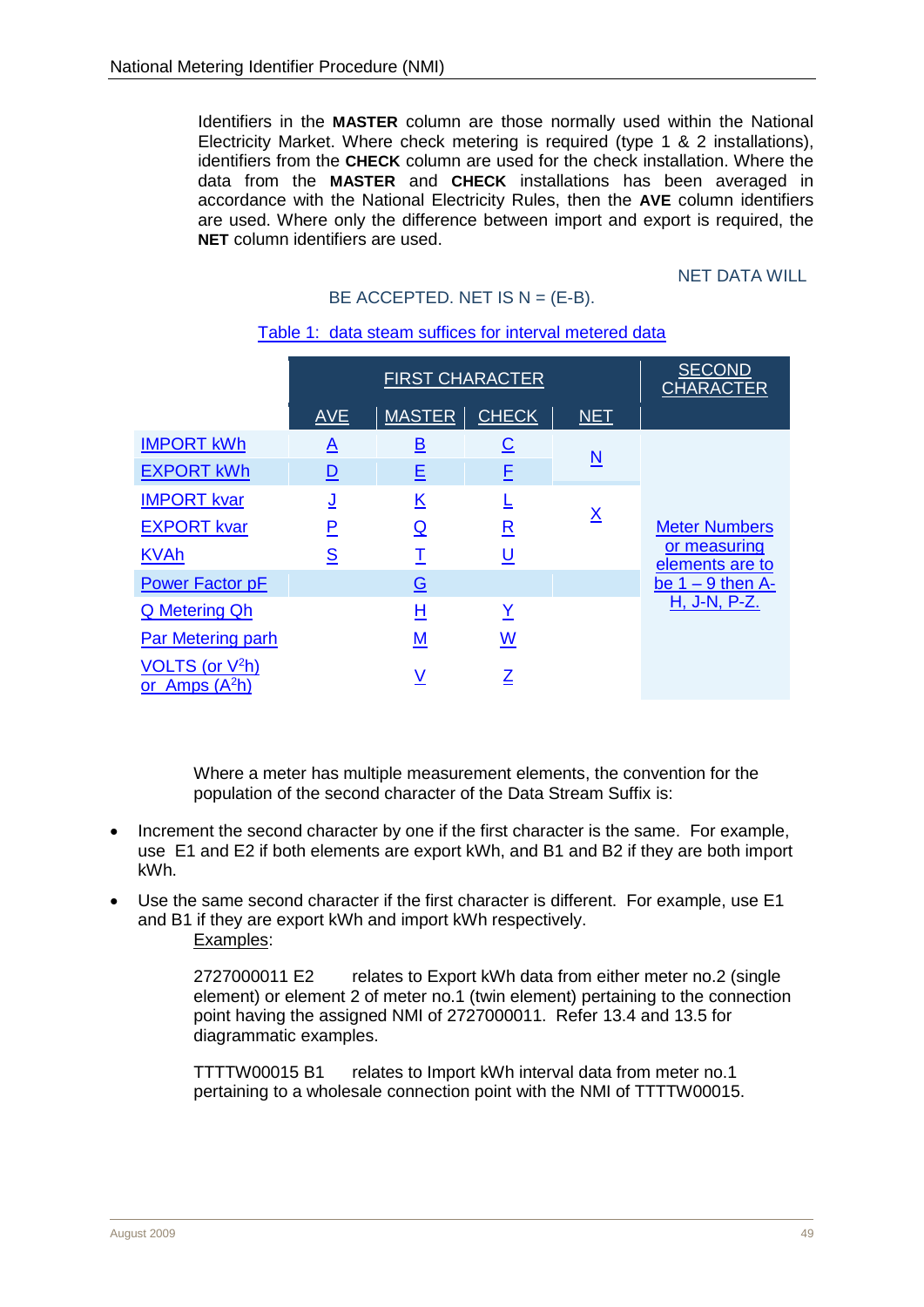## <span id="page-11-0"></span>**8.1 Data Stream Suffix for Consumption Energy Data**

If the first character of the data stream suffix is numeric [ 1 to 9 ] the attached data is consumption energy data from a type 6 metering installation.

The data streams identified by characters 1 to 6 are active energy (kWh). Data streams identified with 7, 8, or 9 are as defined by the LNSP.

#### Table 2: Data Stream suffixes for consumption energy data

|                 | ACTE                                   |                                                    |
|-----------------|----------------------------------------|----------------------------------------------------|
| $\mathbf{1}$    | <b>First register</b>                  | Meter numbers are to be<br>1-2 then A-H, J-N, P-Z. |
| $\overline{2}$  | <b>Second register</b>                 |                                                    |
| $\overline{3}$  | <b>Third register</b>                  |                                                    |
| $\overline{4}$  | <b>First controlled load register</b>  |                                                    |
| $\overline{5}$  | Second controlled load<br>register     |                                                    |
| $6\overline{6}$ | <b>Third controlled load register</b>  |                                                    |
| 7               | <b>First LNSP defined register</b>     |                                                    |
| 8               | <b>Second LNSP defined</b><br>register |                                                    |
| 9               | Third LNSP defined register            |                                                    |

#### Examples:

8877886644 1A relates to consumption energy data from meter A (the 10<sup>th</sup> meter at the installation), register 1 applicable to a connection point with the NMI of 8877886644.

8866448877 43 relates to consumption energy data from a controlled circuit register in the 3<sup>rd</sup> meter at the installation, the data pertaining to a connection point with the NMI of 8866448877.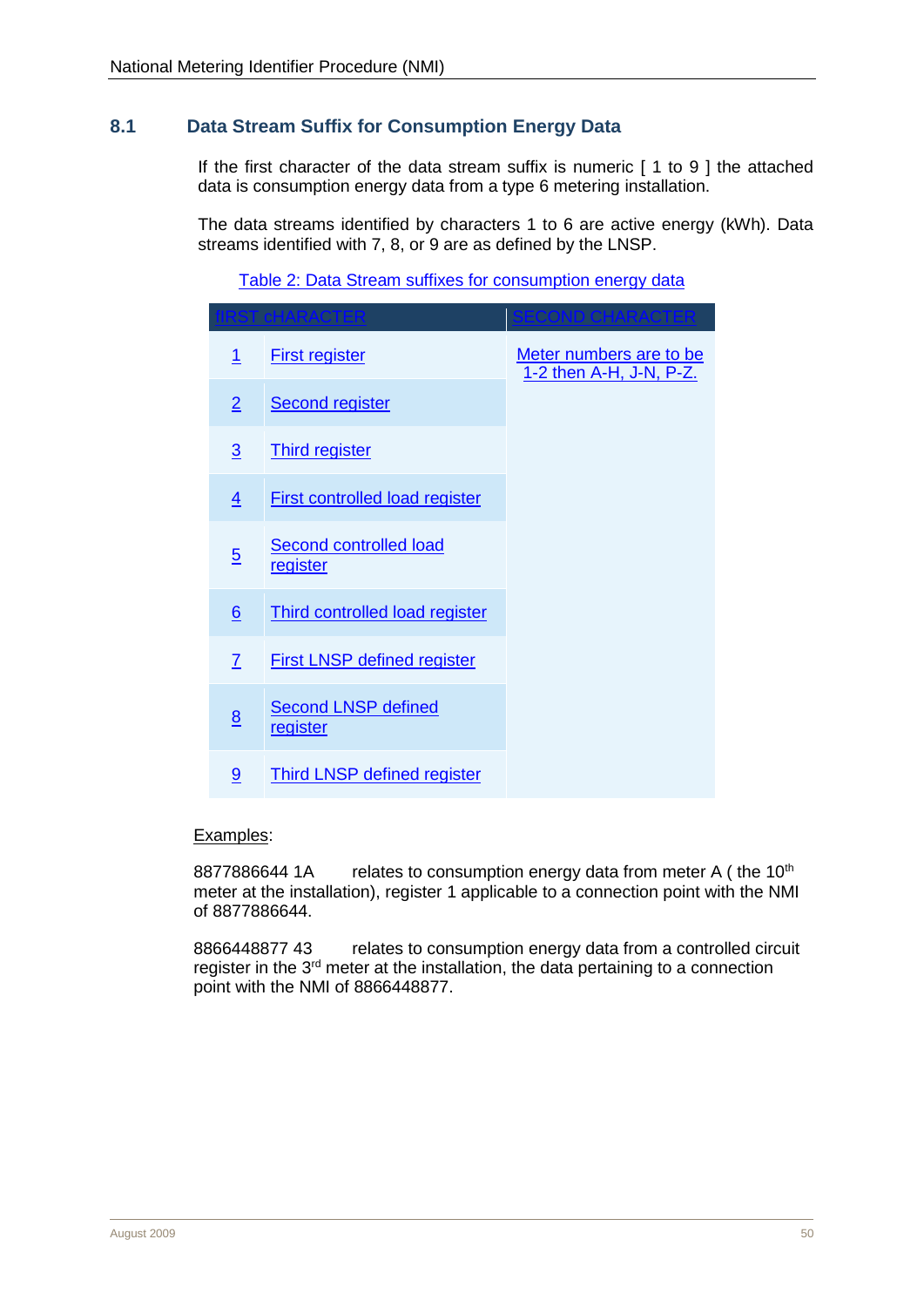#### <span id="page-12-0"></span>**8.2 Wholesale Connection Points**

A wholesale connection point is a connection point where:  $\epsilon$ Local Retailer = POOL $*$  > The " $*$ " is a wildcard for the settlement region.

For wholesale sites, a NMI must be assigned to each individual physical or logical metering point which contributes to the wholesale connection point. This requirement is to facilitate a drill down to data streams where AEMO is obliged to audit or otherwise investigate data flows for a wholesale connection.

AEMO assigns the NMIs for regulated interconnectors.

When the metering point doesn't align with the physical connection point, the NMI for the connection point is used to identify a logical metering point. Each metering point which contributes to the logical metering point must be assigned a separate NMI. The Responsible Person is responsible for determining the algorithm used to relate the logical metering point for a physical connection to the metering point(s) which contribute data for the physical connection. Refer section [13.17](#page-30-1) for an example.

Per clause 9 of the NEM Metering Data Substitution Estimation and Validation Procedure (Document No. MT\_MA1680), AEMO appoints the Metering Data Agent responsible for the data collection and validation of Metering Data from wholesale metering points.

# <span id="page-12-1"></span>**9. Connection Points with Type 1 Metering**

For connection points at which energy flows exceed 1000 GWh per year the National Electricity Rules require a type 1 metering installation. In this case a NMI must be assigned to every averaged energy flow pertaining to each customer connection point.

A type 1 metering installation requires a duplication of metering, voltage and current sources in accordance with the National Electricity Rules. The data streams from one meter are designated **MASTER** and from the other meter are designated **CHECK**.

When both data streams are from measurement systems of identical accuracy standards, the National Electricity Rules require that the energy data stream submitted for settlements be the average of the values from the master and check meters. In this case the data stream suffixes will have an initial character A (import) or D (export) or N (net).

If the check metering is of a lower accuracy standard than the master metering only the **MASTER** data stream is submitted, in which case the data stream suffixes will have an initial character B (import) or E (export) or N (net).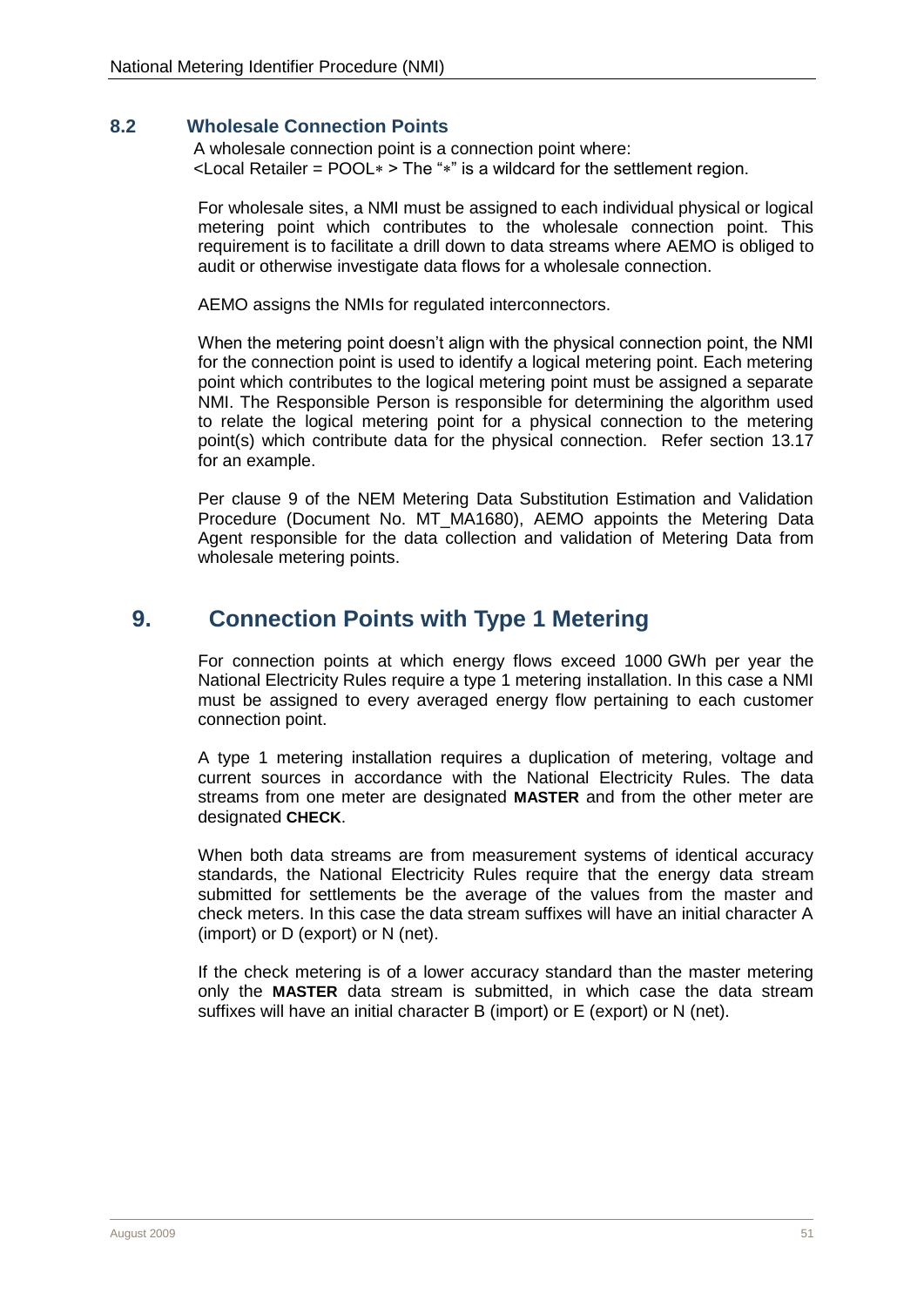# <span id="page-13-0"></span>**10. Connection Points with Type 2 Metering**

At a connection point where energy flows exceed 100 GWh per year up to 1000 GWh per year the National Electricity Rules requires a type 2 metering installation.

The National Electricity Rules requires that a type 2 metering installation have partial check metering. The obligations for partial check metering can be met by check metering, in which case the data streams will be identified as for a type 1 metering installation.

Alternatively, the arrangement of partial check metering may be as agreed between AEMO and the Responsible Person. In a partial check metering scheme each data stream used needs to be separately identified. It is possible that a number of NMIs will be used in a partial check metering scheme to identify logical metering points, and a particular meter and instrument transformer combination may be a component of more than one partial check metering installation. The actual arrangements will be part of the scheme submitted by the Responsible Person to AEMO for approval.

# <span id="page-13-1"></span>**11. NMI RULES**

#### **1. Having the NMI in all functions of the market system reduces any ambiguity of metering point identification and fulfils the requirement of an auditable history trail.**

All NMIs shall be allocated to customer connection points by the respective Local Network Service Providers (LNSPs). The LNSP is required to verify the NMI is associated with the correct transmission node identity (TNI) in AEMO's customer transfer system (MSATS).

It is recognised that the LNSP is the only party who has the required detailed knowledge of the 'local' system to correctly identify the relationship between the respective customer connection point and Transmission Node. It is AEMO's responsibility to issue the NMIs in a 'block release' form to the LNSP and to maintain a register of the issued NMIs.

#### **2. Information should not be embedded within the allocated NMIs by LNSPs.**

#### **3. A NMI cannot be reassigned to another connection point.**

It is NOT acceptable to reallocate NMIs to accommodate changes to IT systems, changes to assumed associations, changes to network tariffs and charges, changes to LNSP boundaries or because the LNSPs allocation system has changed.

While a customer may change their elected FRMP, the NMI for a connection point remains constant throughout its market life. If a connection point is abolished the NMI becomes extinct, and hence each NMI has a start date as well as an end date and associated change control. Where a customer changes the physical location of the connection point a new NMI must be allocated. The 'old' NMI is decommissioned on AEMO's Metering Register and the 'new' NMI commissioned accordingly.

If the connection point changes from the LV to the HV side of the service transformer there must be a change of NMI.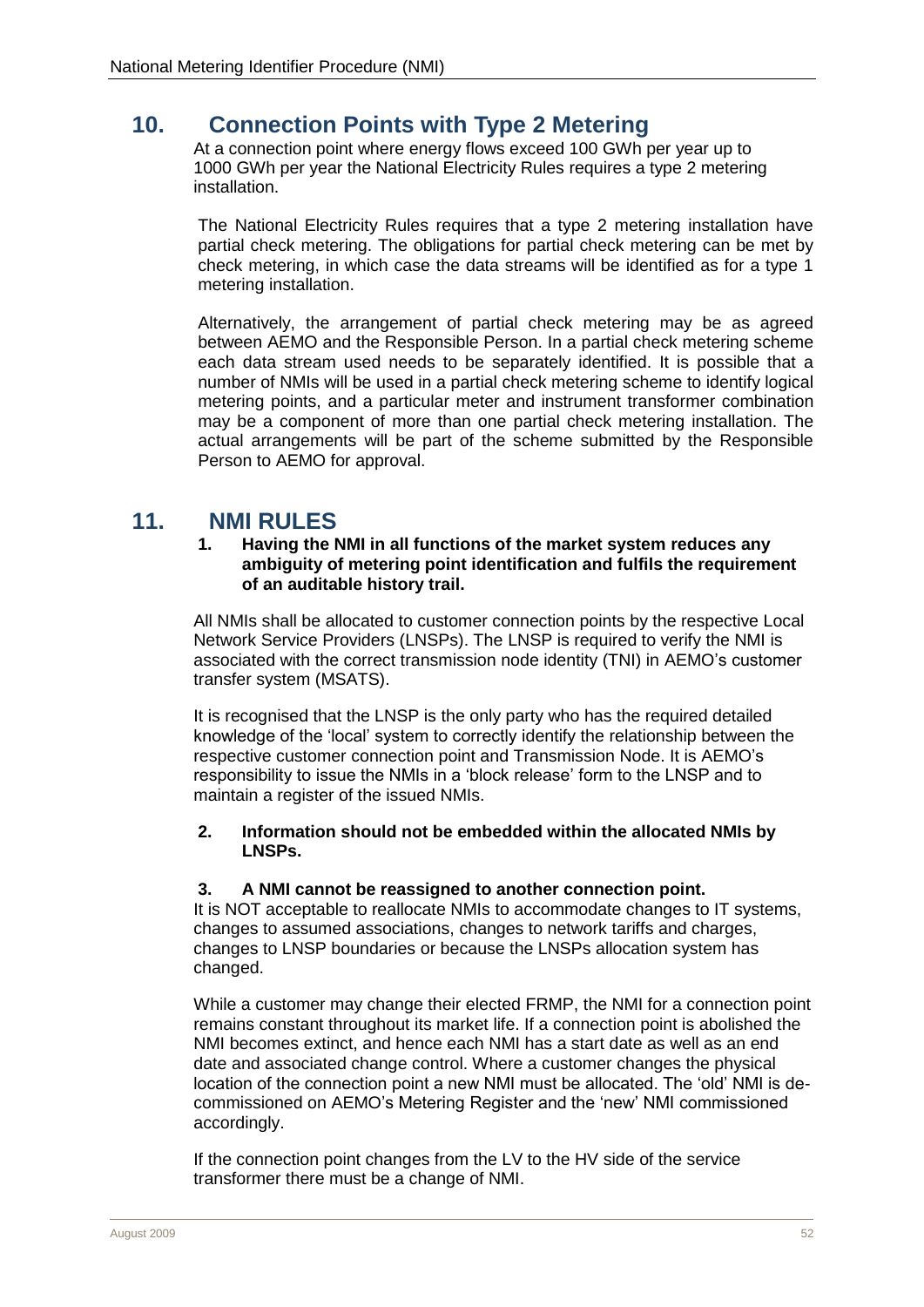If there is a consolidation of metering (eg. 3 meters  $\rightarrow$  2 meters) or a relocation of the meter box without changes to the location of the measurement transformers the NMI will remain unchanged.

A reconstruction of the customer service connection (eg. overhead  $\rightarrow$ underground) in which the two services are not concurrently operational, and without a change of the connection point to the network, does not require a change of NMI.

When a NMI is allocated to a builder's temporary supply the same NMI may be reused on the permanent supply to the completed building provided:

- The final supply arrangements have the same effective connection arrangement to the local network, **AND**
- The temporary supply is abolished when the permanent supply connection is energised.
	- **4. The NMI is not changed with a change of consumer, consumer details or registration details.**
	- **5. All communications to and from Participants and Metering Service Providers inclusive of Financially Responsible Market Participant accounts shall include the NMI identifier.**

All Participants must be aware that the NMI is the only identifier to be used for defining specific connection or metering points. All formal confirmation notices between Participants such as official notices of connection point transfer between FRMPs and data substitutions must be clearly identified by inclusion of the NMI. Re-registrations of connection points involving status changes, communication and/or meter changes must include the NMI on all communications between affected parties.

#### **6. AEMO's Metering Register must have NMIs attached to all connection point records and be the primary database search key for processing purposes.**

AEMO's Metering Register (including subsidiary metering registers managed by service providers) must also have an attached record detailing the respective Transmission Node Identity for each NMI registered.

#### **7. Transfer of all data to AEMO shall be in an agreed format that includes NMI identification.**

# <span id="page-14-0"></span>**12. Utilisation of NMI for AEMO Data**

#### <span id="page-14-1"></span>**12.1 Data Delivery to AEMO (MSATS System)**

Metering data is always provided on a NMI data stream basis. The metering data is to be provided as individual data streams.

Metering data is always provided as net energy flow to MSATS. Reference should be made to section [15](#page-36-1) for details of the conventions for direction of energy flows.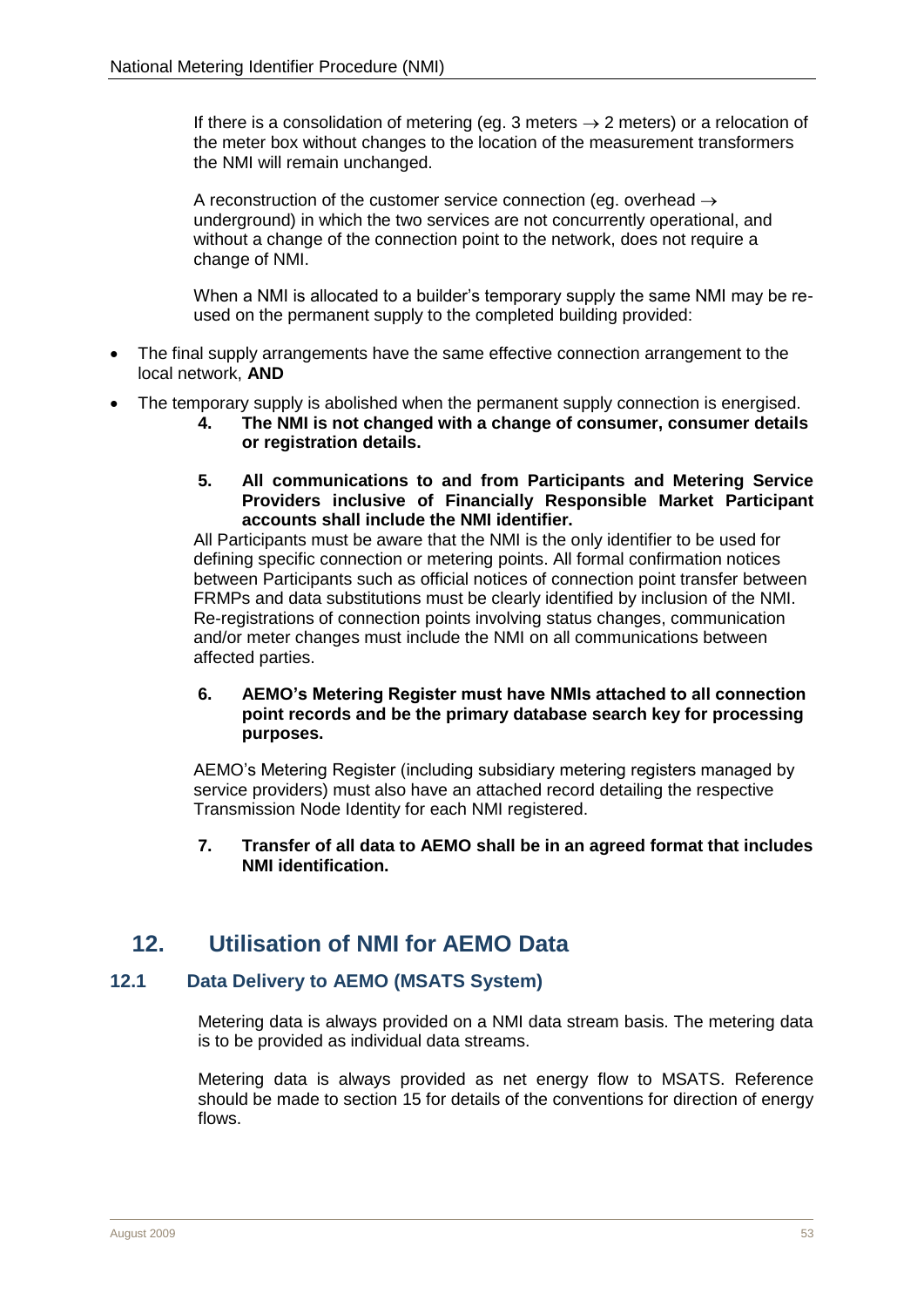# <span id="page-15-0"></span>**13. Examples of NMI Application – Interval Data**

# <span id="page-15-1"></span>**Key to symbols used in sections [13](#page-15-1) and [14.](#page-33-3)**

|        | <b>Connection Point.</b>                                  |
|--------|-----------------------------------------------------------|
|        | Transformer.                                              |
|        | Meter                                                     |
| w<br>w | Twin element meter, each element having its own register. |
| ₩      | Three register meter with single measuring element        |
|        | Switch.                                                   |
|        | Circuit breaker.                                          |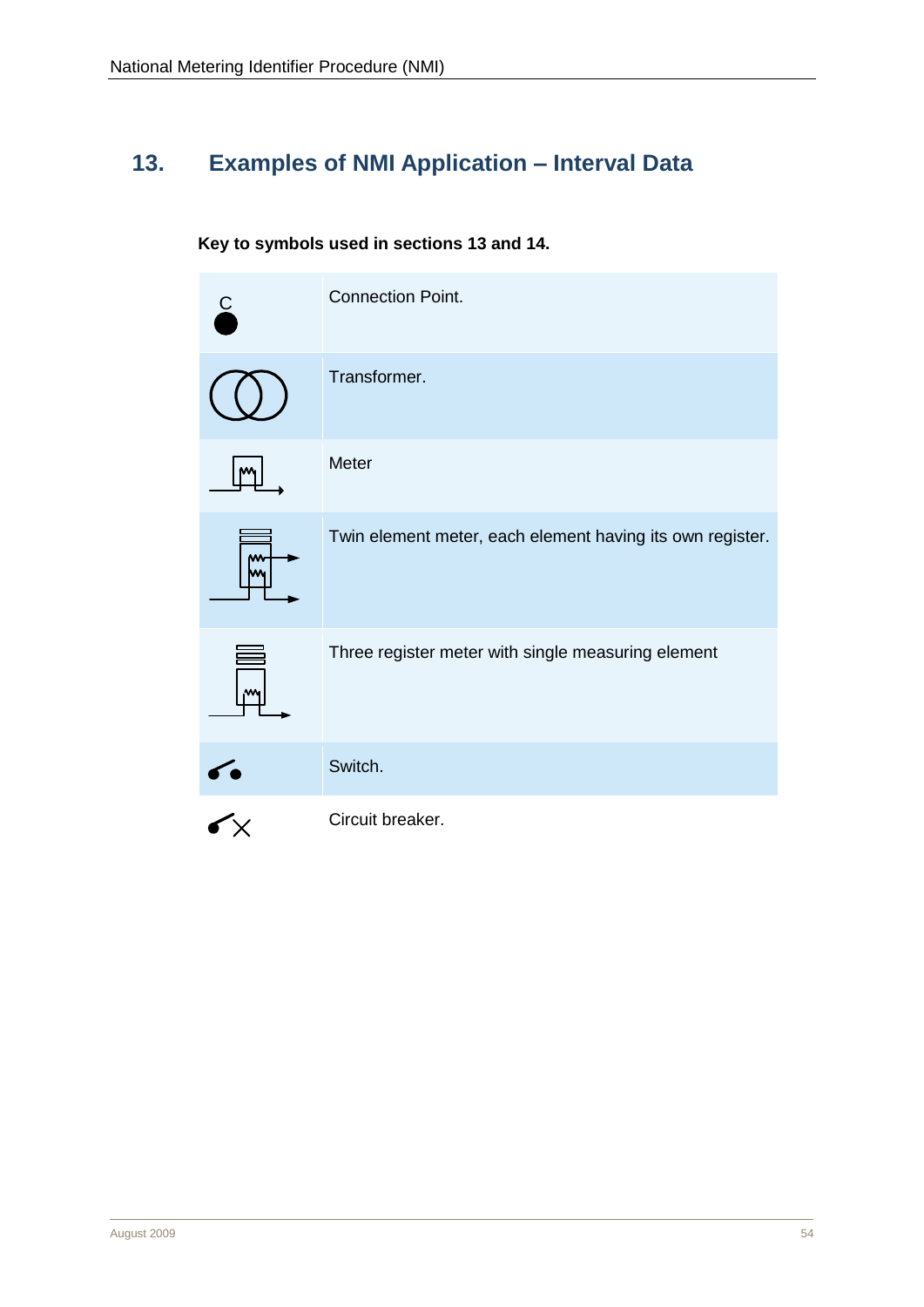# <span id="page-16-0"></span>**13.1 Contestable Customer, metered on the lower voltage side of transformer**

- One connection point
- One customer
- One meter / measurement element
- One NMI



- Allocated NMI: 2424242424
- Identity of interrogated meter data: 2424242424 E1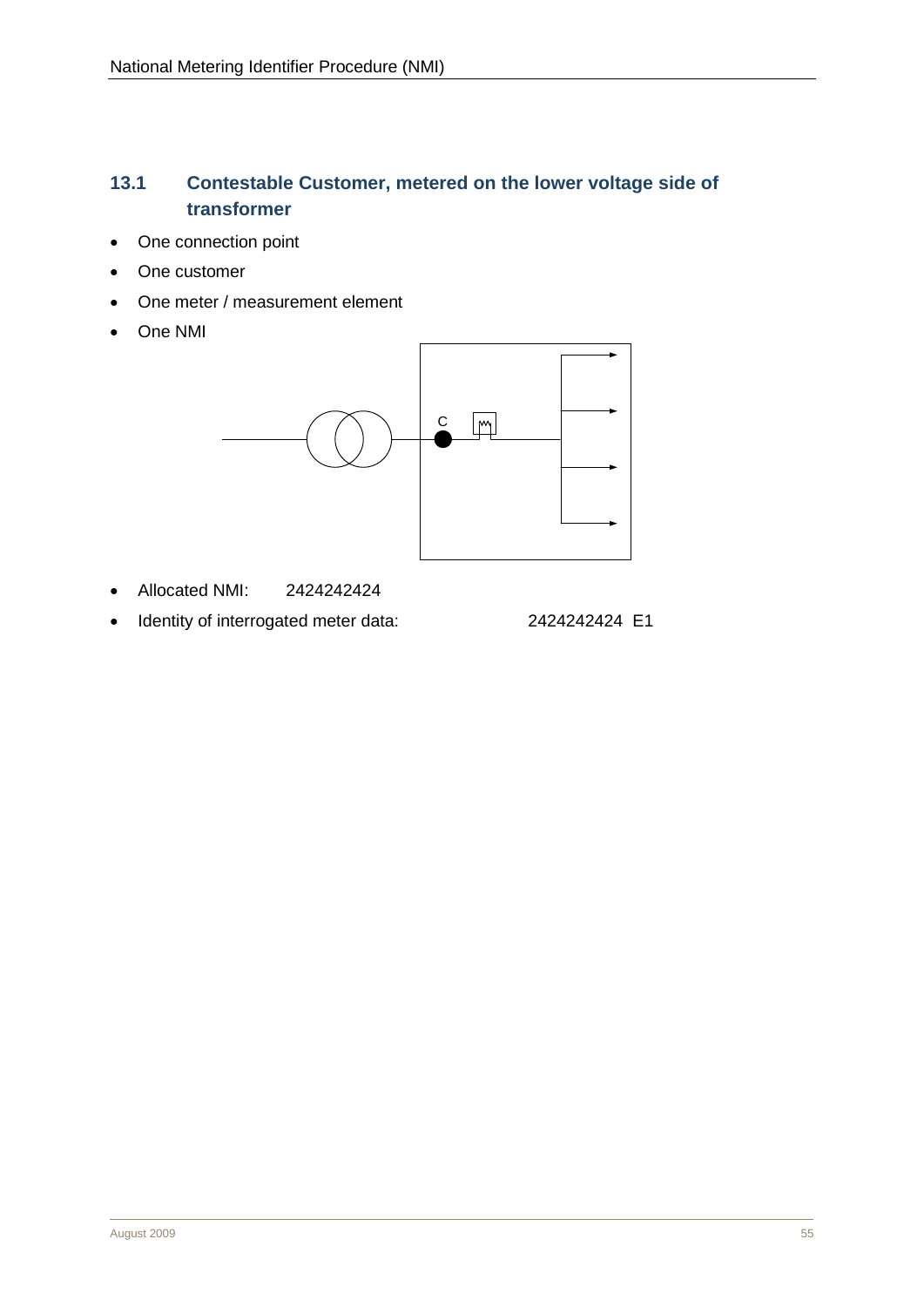# <span id="page-17-0"></span>**13.2 Contestable Customer, multiple metered on the lower voltage side of transformer**

- One connection point
- One customer
- Four meters / measurement elements
- One NMI



• Allocated NMI: 3131313131

Identity of individual interrogated meter data:

| 3131313131 | F1 |
|------------|----|
| 3131313131 | F2 |
| 3131313131 | E3 |
| 3131313131 | E4 |

# <span id="page-17-1"></span>**13.3 Contestable Customer, previously two tariff metering, eg general supply + off-peak on low voltage side of transformer**

- One connection point
- One customer
- Two meters / measurement elements
- One meter with a load control device
- One NMI



• Allocated NMI: 5656565656

Identity of individual interrogated meter data: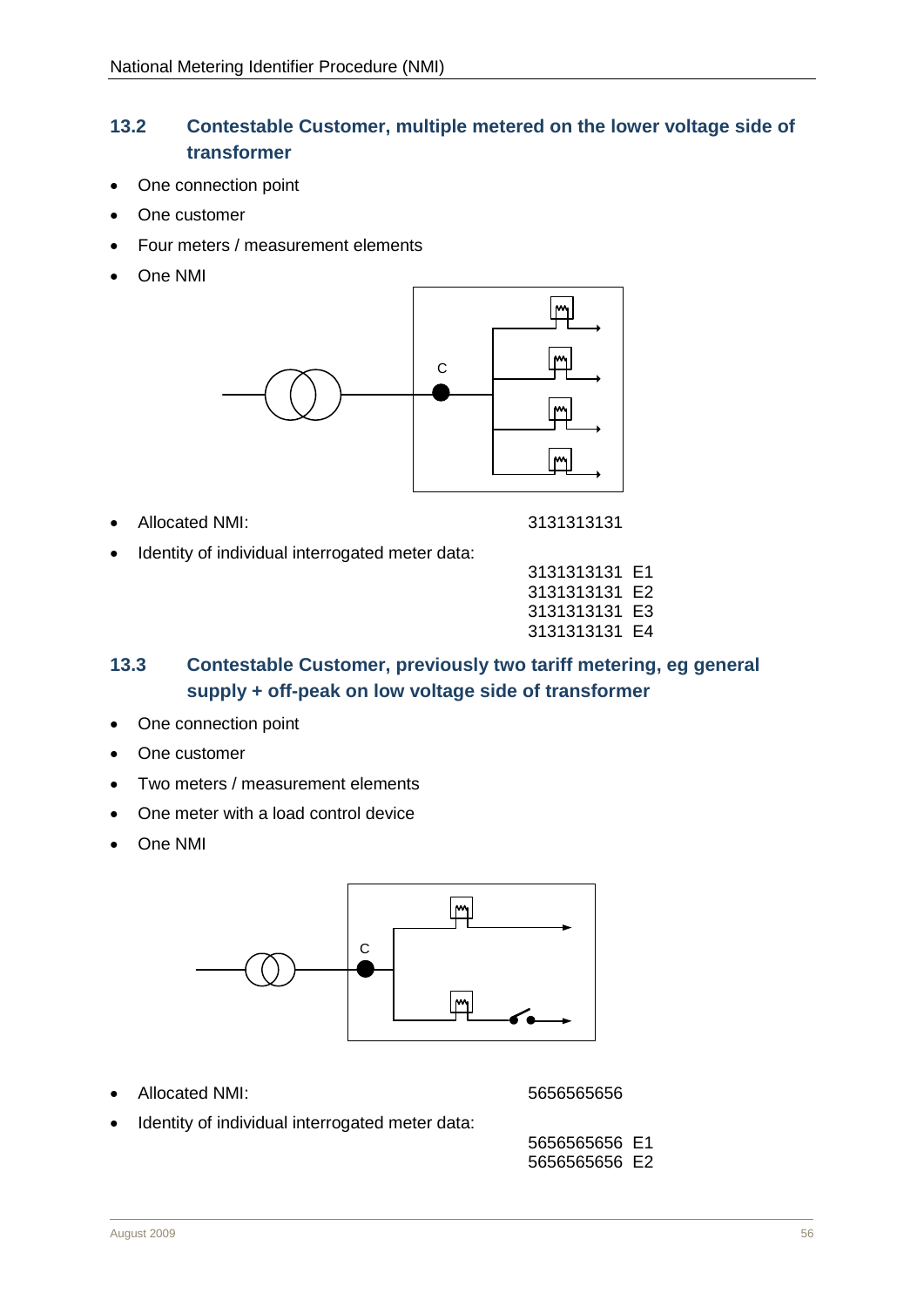#### <span id="page-18-2"></span><span id="page-18-0"></span>**13.4 Contestable Customer, two controlled loads, one twin element meter**

- One connection point
- One customer
- Two meters: one twin element with a controlled load and one single element with a controlled load
- One NMI



- Allocated NMI: 3656565656565656
- 
- Identity of individual interrogated meter data:

| 5656565656 E1 |  |
|---------------|--|
| 5656565656 E2 |  |
| 5656565656 E3 |  |

#### <span id="page-18-3"></span><span id="page-18-1"></span>**13.5 Contestable Customer, two twin element meters**

- One connection point
- One customer
- Two twin element meters
- One NMI



• Allocated NMI: 5656565659

Identity of individual interrogated meter data:

5656565659 E1 5656565659 E2 5656565659 E3 5656565659 E4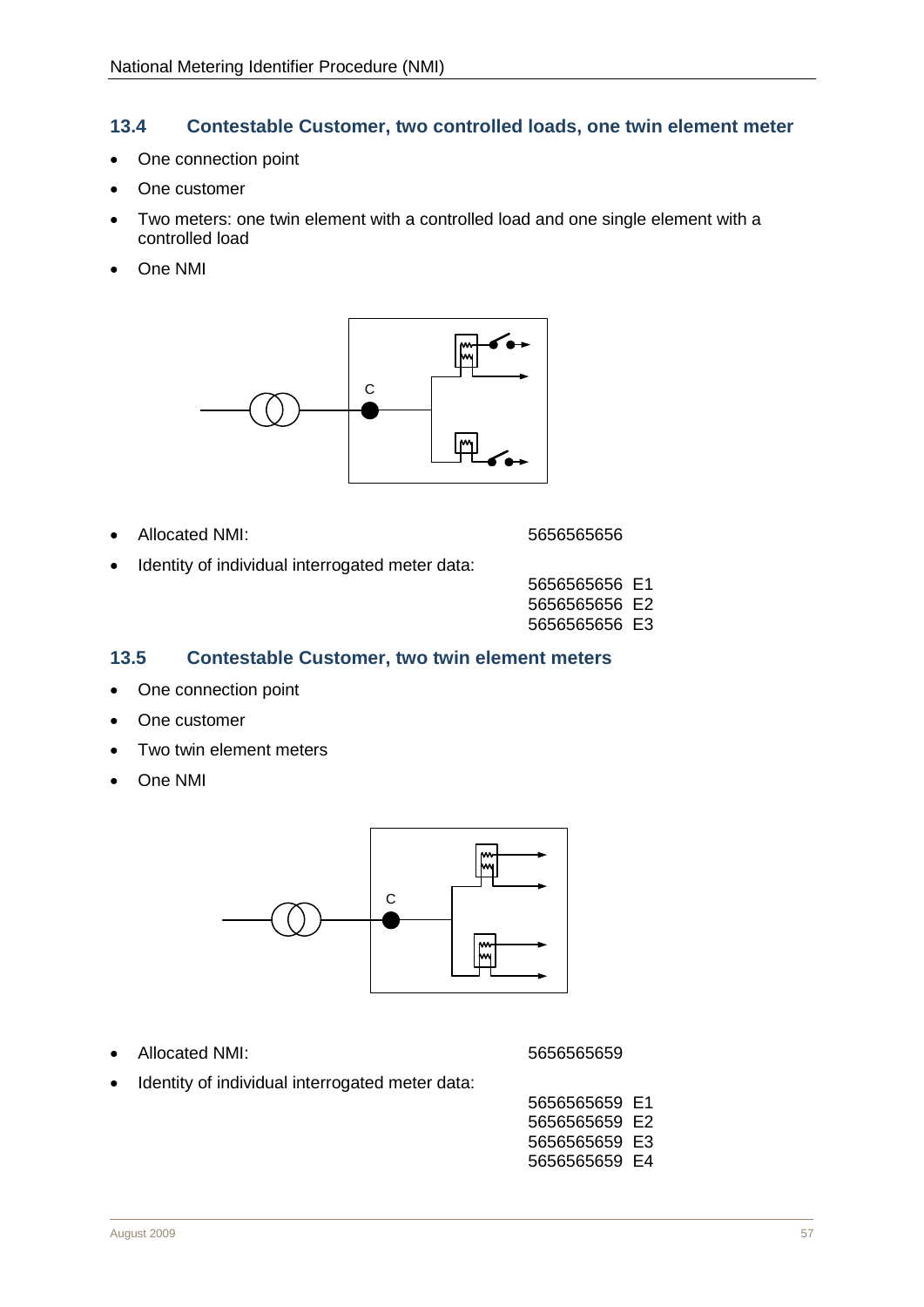# <span id="page-19-0"></span>**13.6 Contestable Customer, multiple meters on low voltage side of multiple transformers in the same substation building**

- One connection point
- One customer
- Three meters / measurement elements
- One NMI



• Allocated NMI: 5656565656

Identity of individual interrogated meter data:

| 5656565656 E1 |  |
|---------------|--|
| 5656565656 E2 |  |
| 5656565656 E3 |  |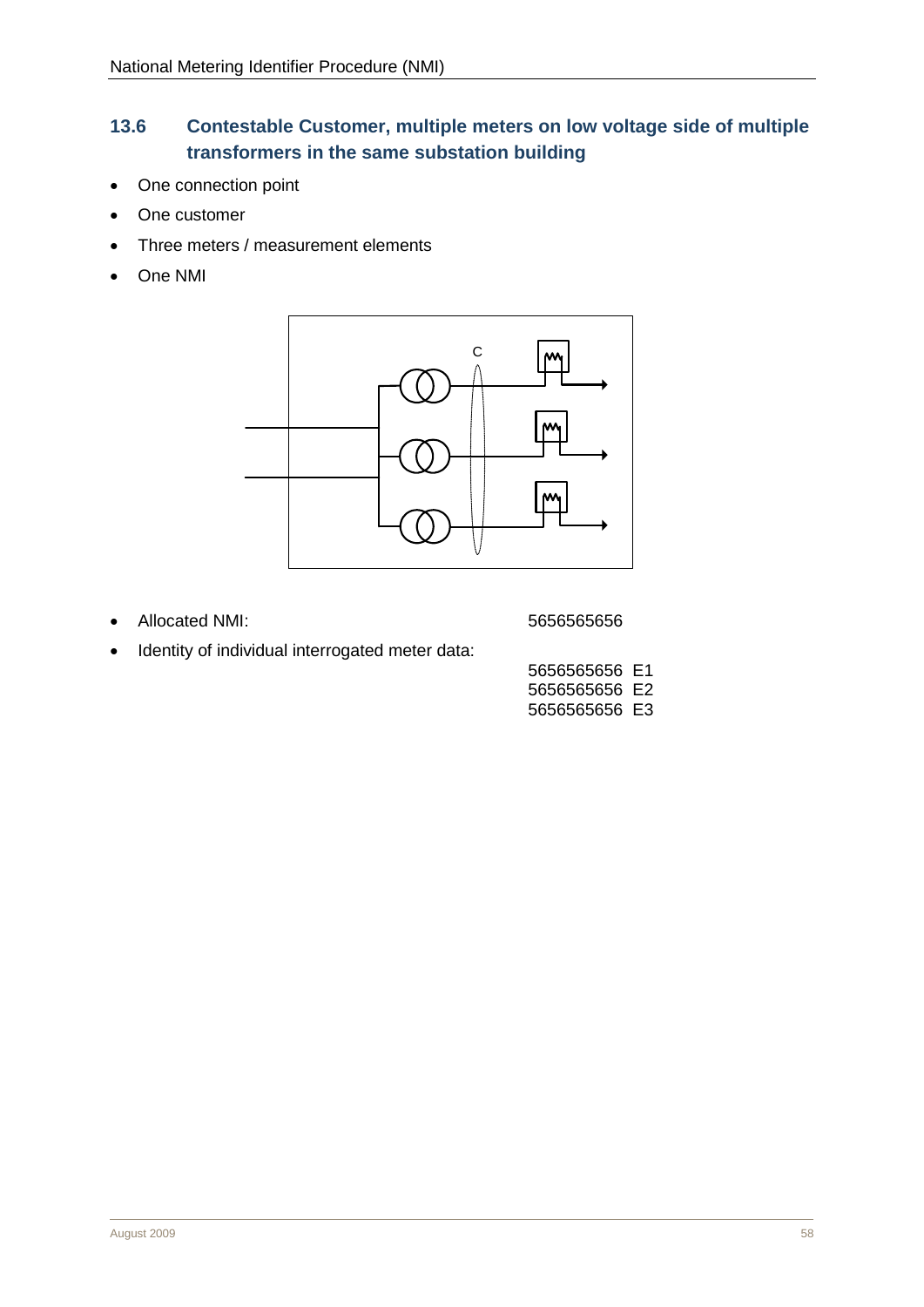# <span id="page-20-0"></span>**13.7 Three Contestable Customers, metered on low voltage side of multiple transformers in the same substation building**

- Three connection points
- Three customers
- One meter / measurement element per connection point
- Three NMIs



• Allocated NMIs:

| 5656565656 |  |
|------------|--|
| 5656565657 |  |
| 5656565658 |  |

• Identity of individual interrogated meter data:

| 5656565656 E1         |  |
|-----------------------|--|
| 5656565657 E1         |  |
| 5656565658 <b>E</b> 1 |  |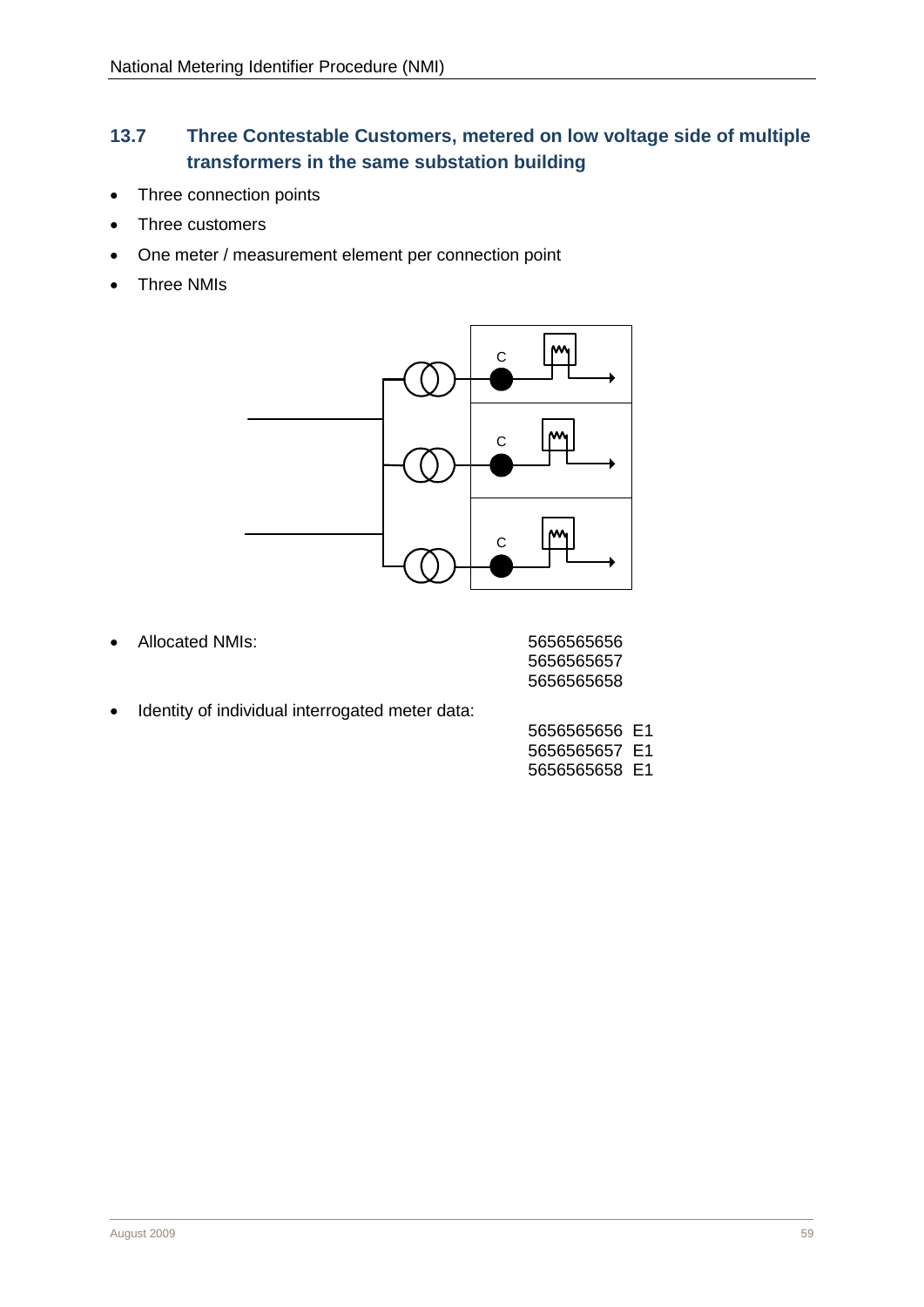# <span id="page-21-0"></span>**13.8 Contestable Customer, two separate HV supplies to two separate substations, both metered on LV side**

- Two contestable LV connection points
- One customer
- One meter / measurement element per connection point
- Two NMIs



• Allocated NMIs: 5656565656

5656565657

• Identity of individual interrogated meter data: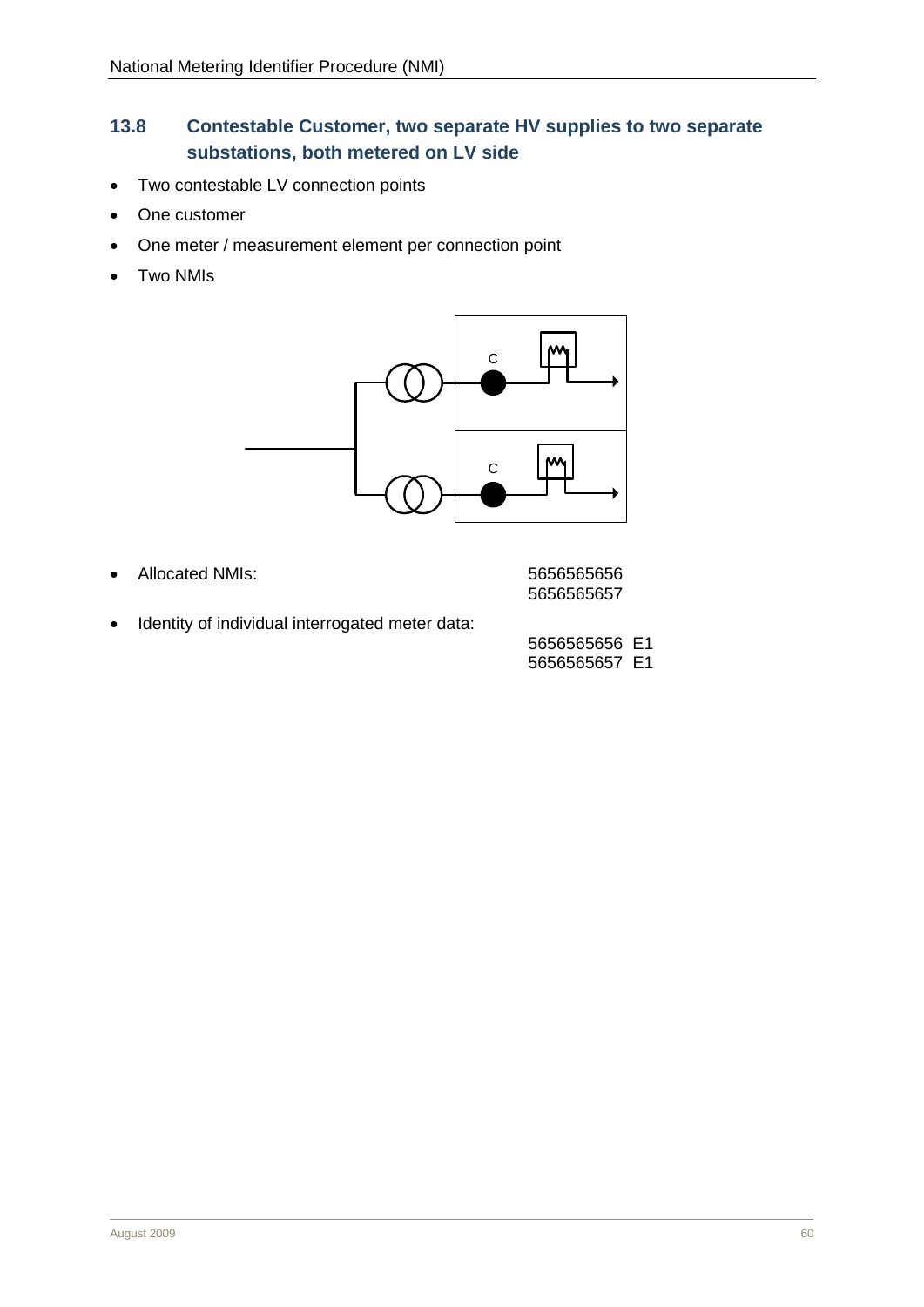- <span id="page-22-0"></span>**13.9 Contestable Customer, two separate substations adjacent to each other or one single substation with two separate transformers in a single substation, with a "normally open" point separating the high voltage supplies into two sources**
- Two connection points
- One customer
- One meter / measurement element per connection point
- Two NMIs



• Allocated NMIs: 5656565656

5656565657

Identity of individual interrogated meter data: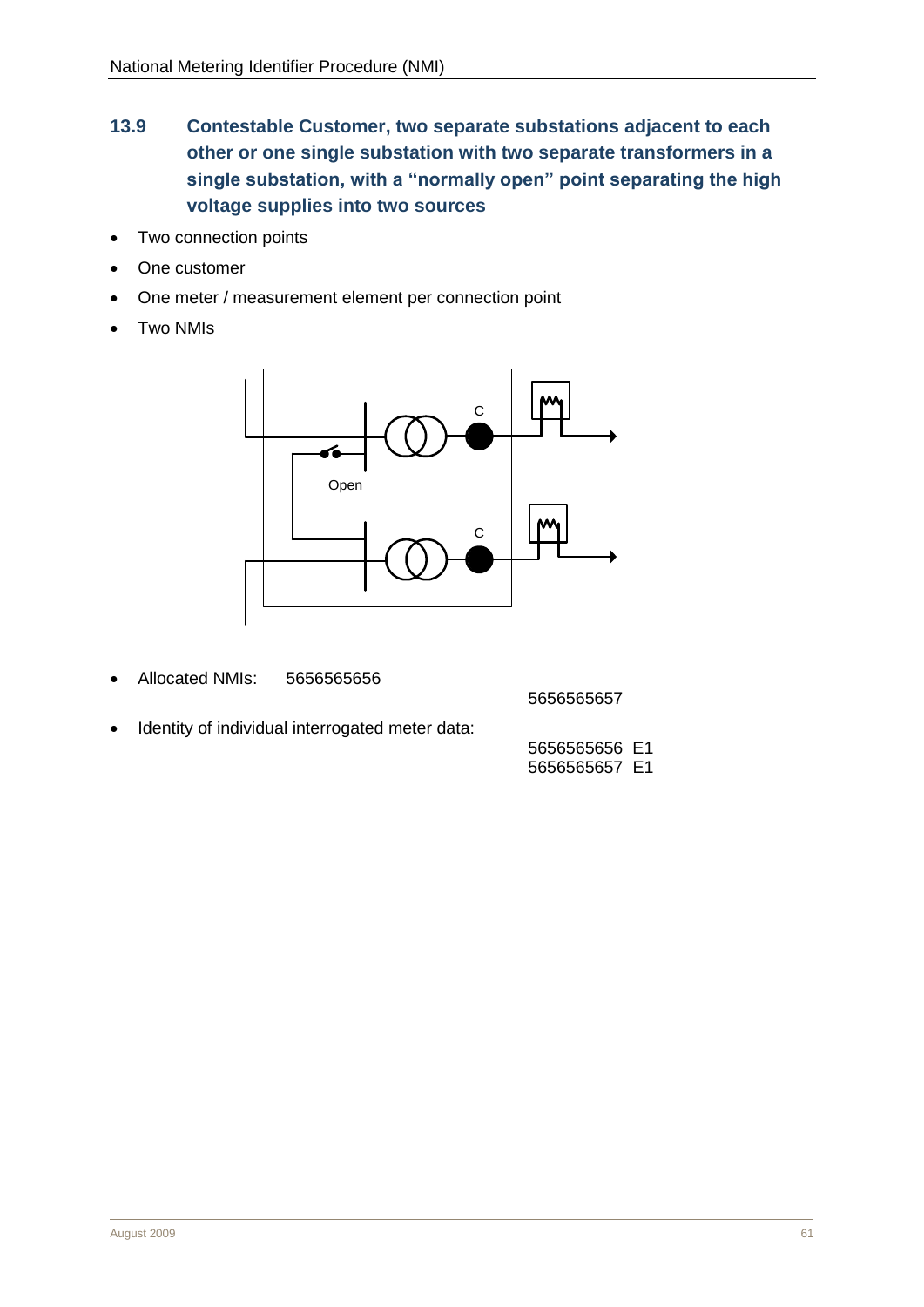- <span id="page-23-0"></span>**13.10 Contestable Customer, two separate substations adjacent to each other or one single substation with two separate transformers, with the high voltage supply originating from a single source and LV switchboard in common switch room**
- Two connection points
- One customer
- One meter / measurement element per connection point
- Two NMIs



• Allocated NMIs: 5656565656

5656565657

• Identity of individual interrogated meter data: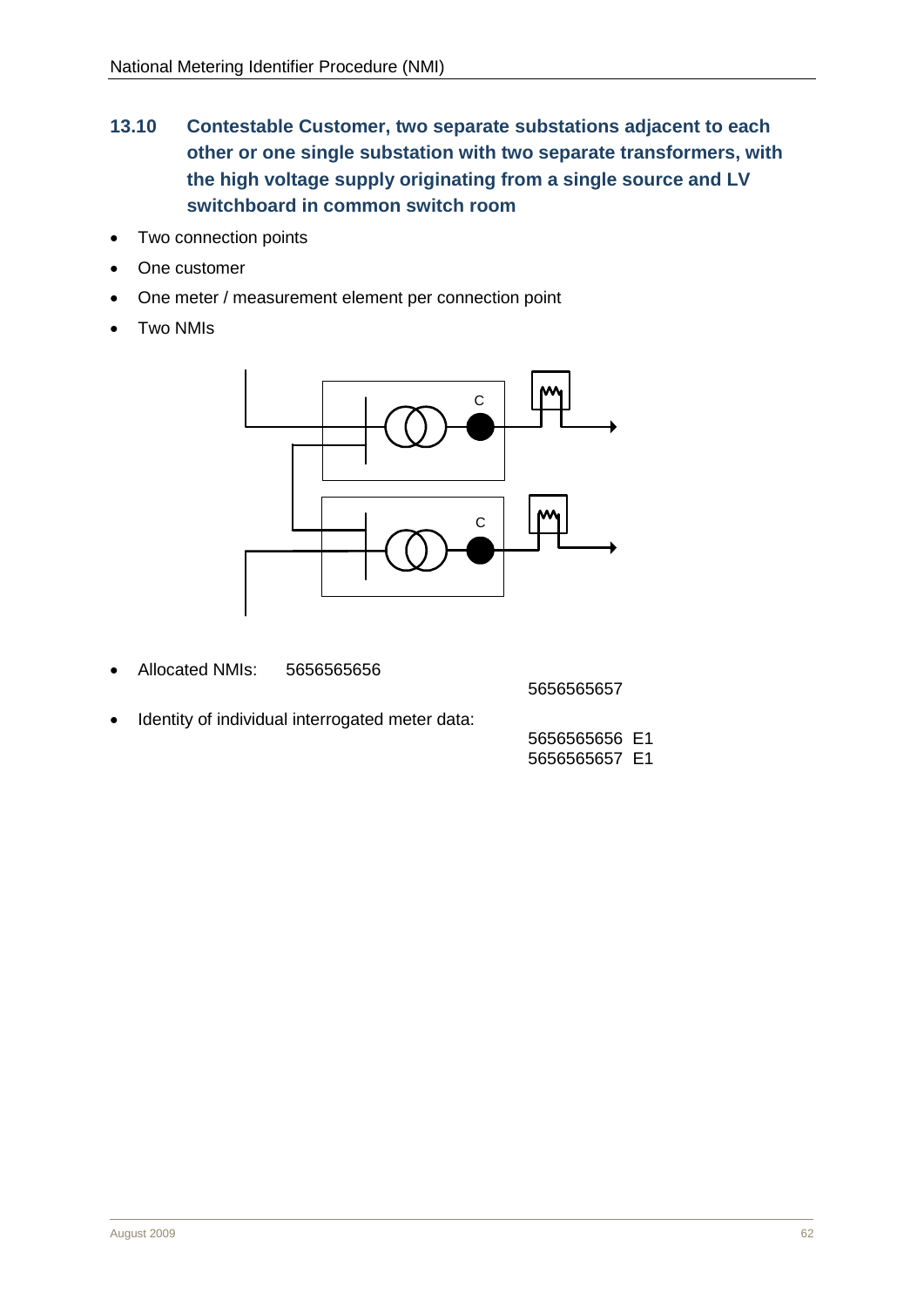# <span id="page-24-0"></span>**13.11 Contestable Customer, two separate substations not adjacent to each other but on same premise**

- Two connection points
- One customer
- One meter / measurement element per connection point
- Two NMIs



• Allocated NMIs: 5656565656

5656565657

• Identity of individual interrogated meter data: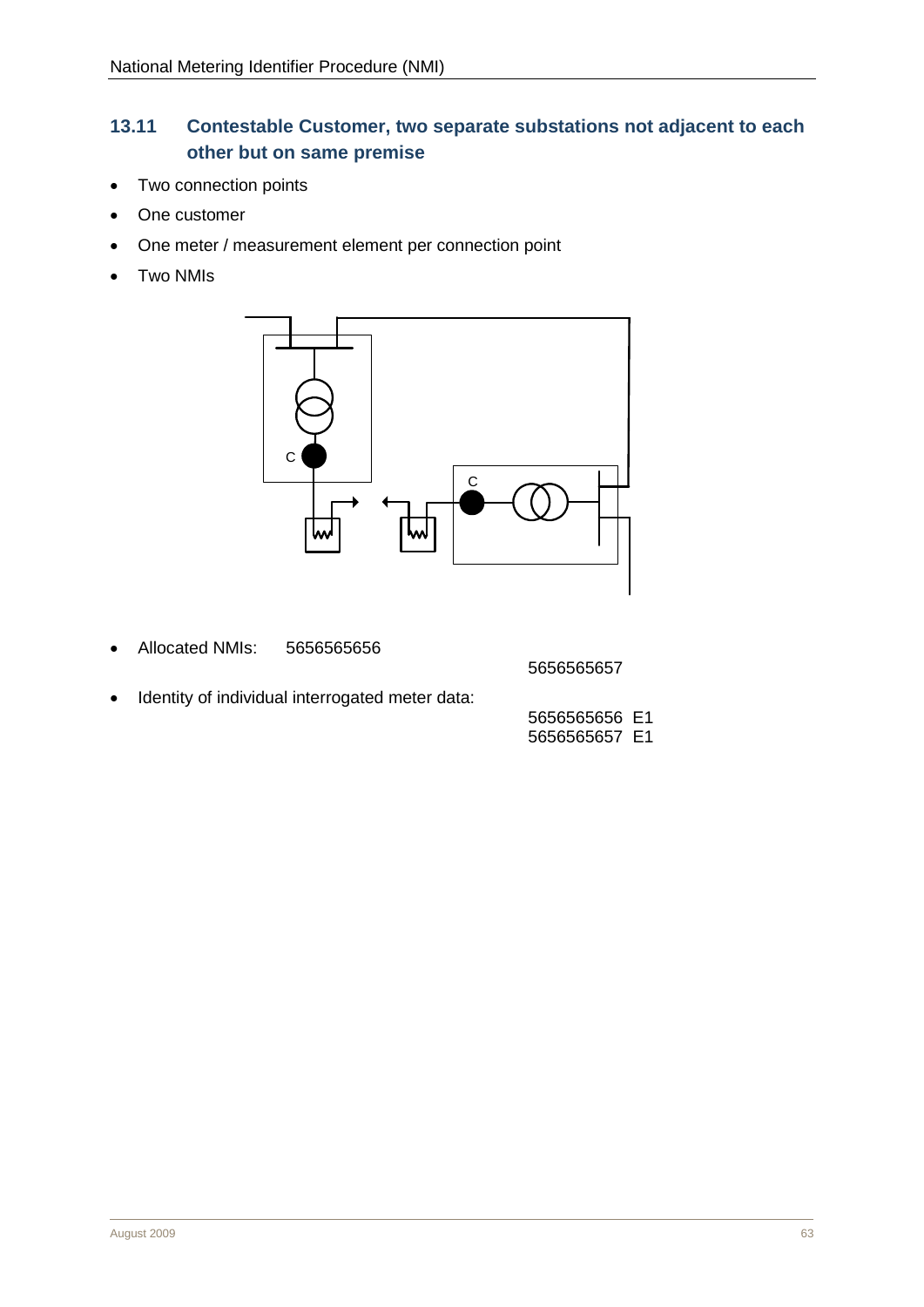# <span id="page-25-0"></span>**13.12 Multiple Contestable Customers, High rise building**

- Multiple connection points, with all customer connection points reference the same point.
- Five individually metered customers
- One meter / measurement element per connection point
- Five NMIs



• Allocated NMIs:

| PPPP567801 |
|------------|
| PPQQ987652 |
| PRRR000043 |
| PRRR000044 |
| PRRR000045 |

• Identity of individual interrogated meter data:

| PPPP567801 E1 |  |
|---------------|--|
| PPOO987652 E1 |  |
| PRRR000043 E1 |  |
| PRRR000044 E1 |  |
| PRRR000045 E1 |  |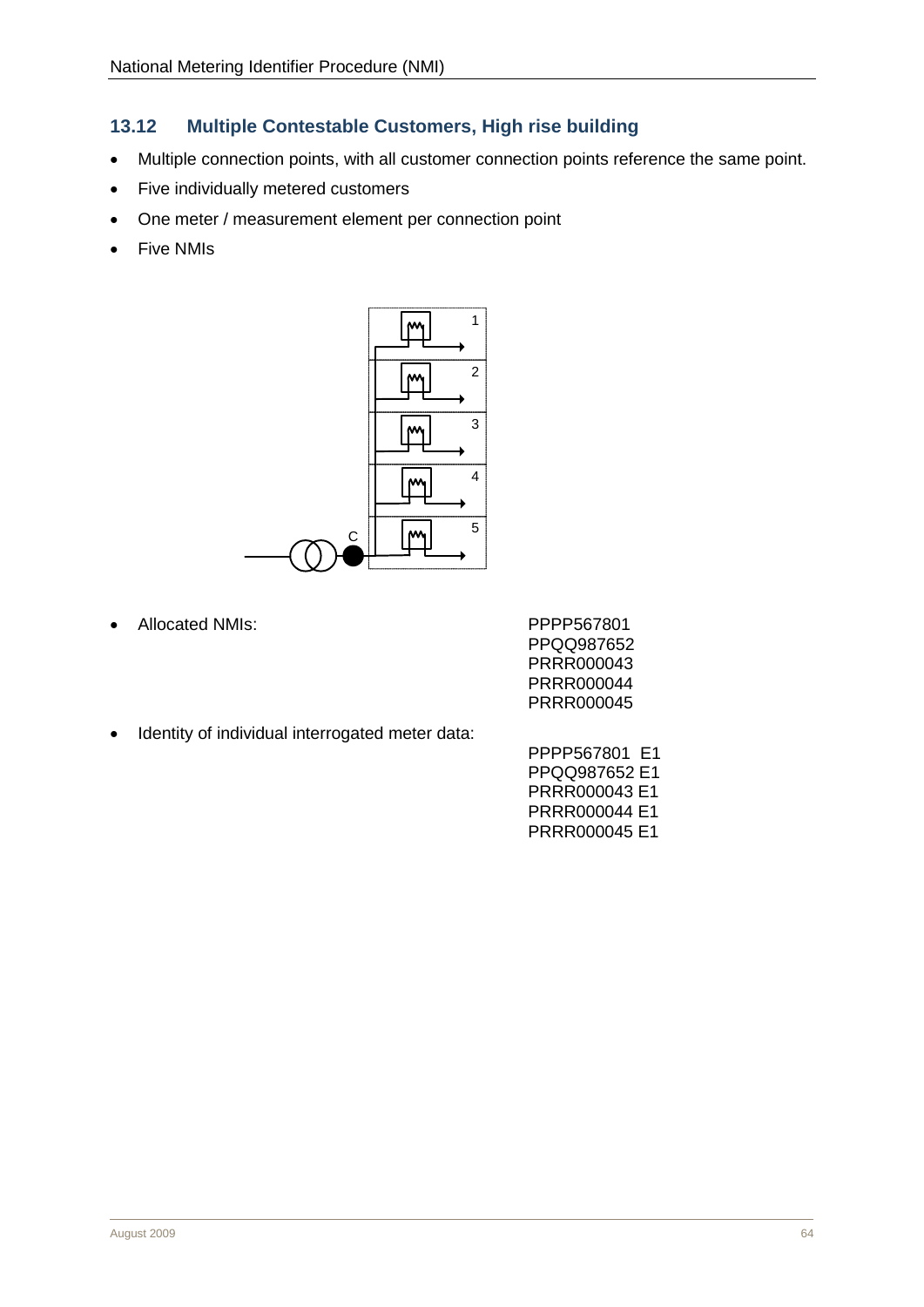## <span id="page-26-0"></span>**13.13 Multiple Contestable Customers, High rise building**

- Multiple connection points, with all customer connection points reference the same point.
- Three customers
- Multiple meters / measurement elements per customer
- Three NMIs



• Allocated NMIs:

| Customer 1  | NNN3456789 |
|-------------|------------|
| Customer 2. | NNN8976548 |
| Customer 3  | NNN0576839 |

• Identity of interrogated meter data:

| Customer 1 | NNN3456789 E1, NNN3456789 E2 |
|------------|------------------------------|
| Customer 2 | NNN8976548 E1, NNN8976548 E2 |
| Customer 3 | NNN0576839 E1                |

**LNSPs should take a pragmatic approach to allocating NMIs at a multistorey sites such as this. If it is expected that regular changes in tenancies may occur, it may be more efficient to allocate separate NMIs per floor (or other tenanted area).**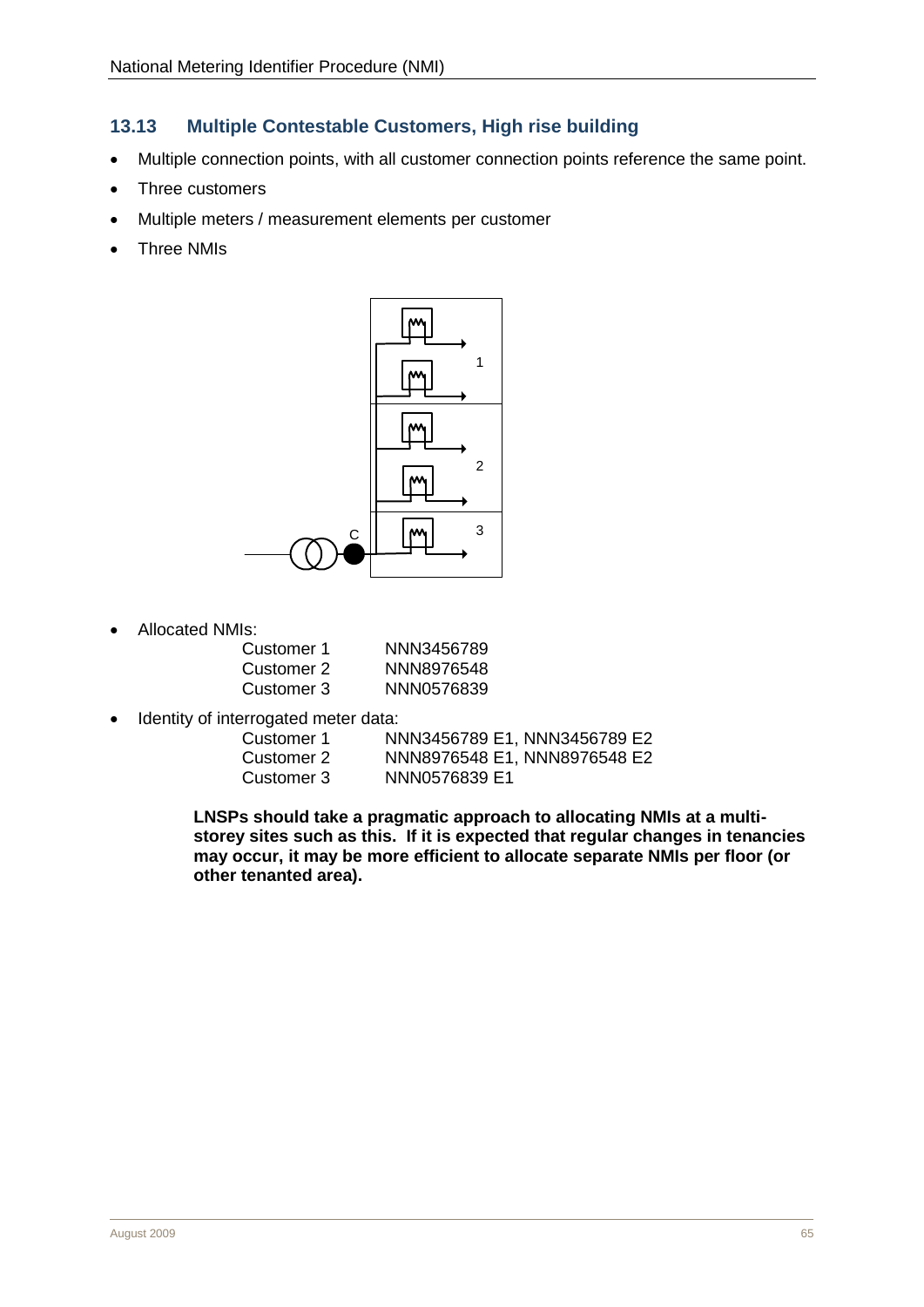## <span id="page-27-0"></span>**13.14 Contestable Customer with multiple supply points**

- Two connection points
- One customer
- One meter / measurement element per connection point
- Two NMIs. The NMI for the LV supply was allocated after the introduction of numeric NMIs.
- There are two separate connection points, therefore two separate NMIs irrespective of whether the DLFs and supplying Transmission Nodes are the same.



• Allocated NMIs: 8899778999

NTTT123456

• Identity of interrogated meter data: 8899778999 E1

NTTT123456 E1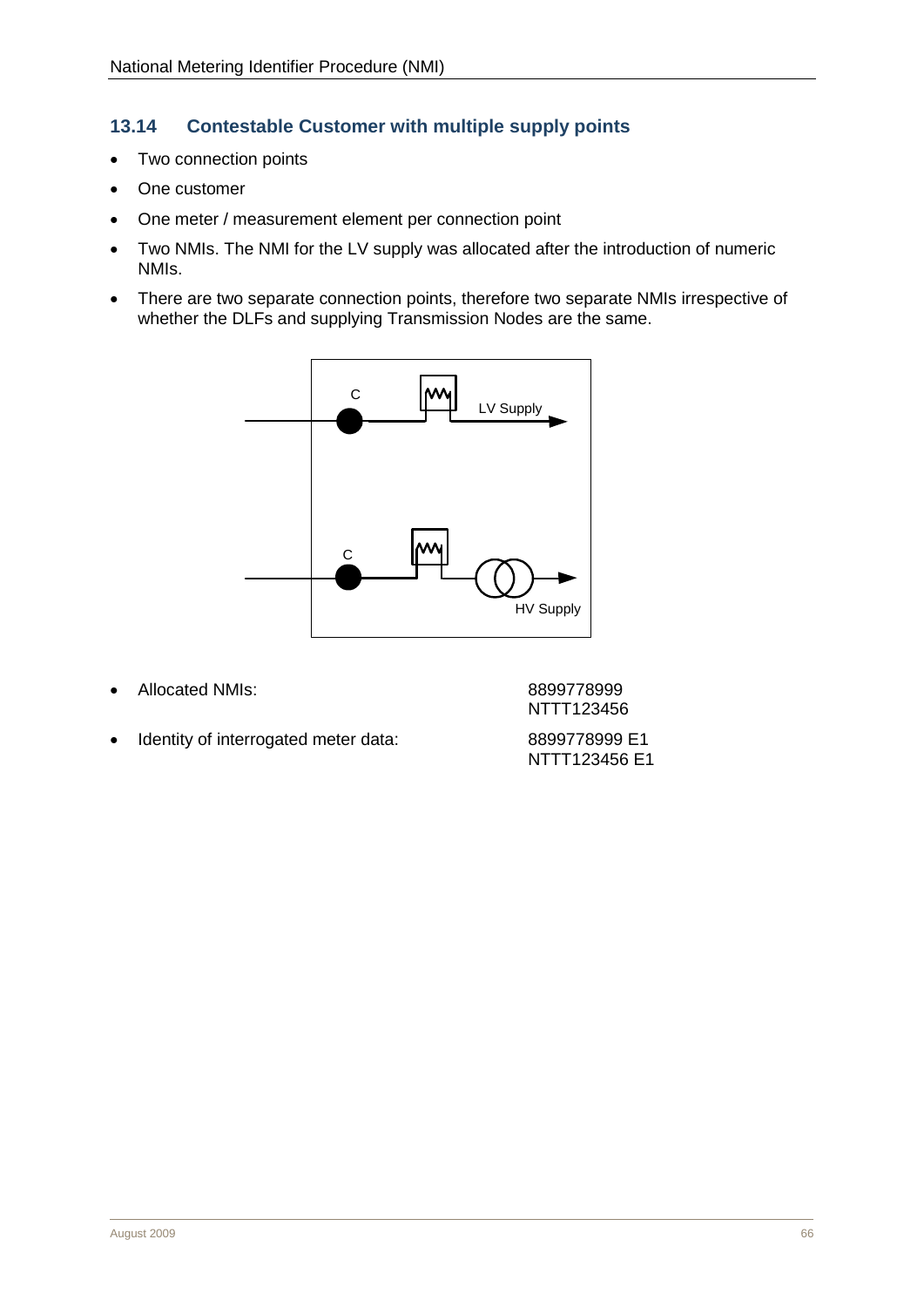# <span id="page-28-0"></span>**13.15 Contestable Customer with Standby Supply**

- Two connection points
- One customer
- One meter / measurement element per connection point
- Two NMIs
- There are two separate connection points therefore two separate NMIs irrespective of whether the DLFs and supplying Transmission Nodes are the same.



• Allocated NMIs: SHHH333322

SHHH444441

• Identity of interrogated meter data is: SHHH333322 E1 SHHH444441 E1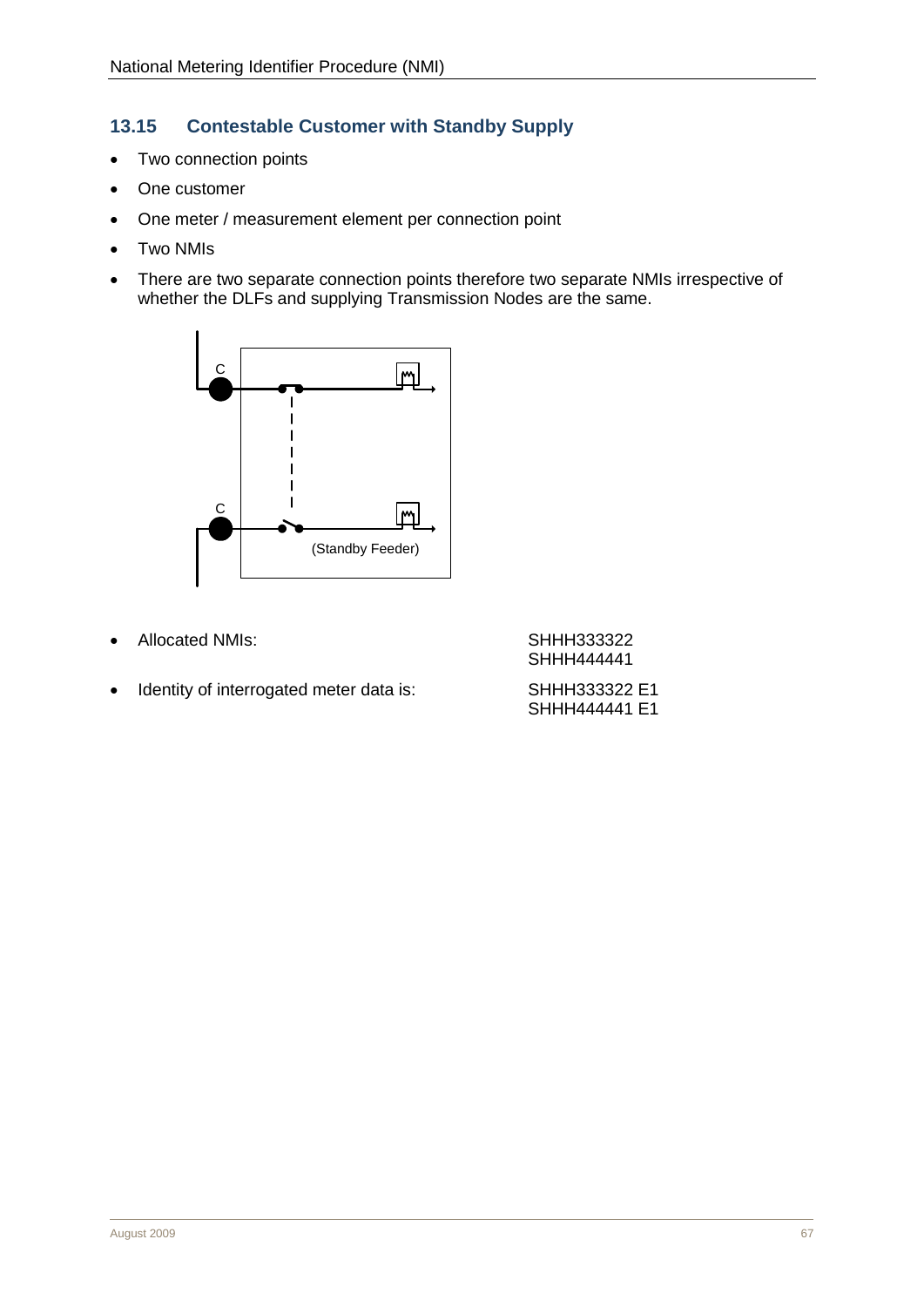## <span id="page-29-0"></span>**13.16 Wholesale Metering at Transmission Node**

- One connection point
- One customer or Participant
- Five meters (one meter /measurement element per metering point, with summated transformer check metering). Four of the meters are official billing meters, the other meter is for data checking and validation purposes.
- Five NMIs



• Allocated NMIs: VVVVW00001

- VVVVW00002 VVVVW00003 VVVVW00004 VVVVW00005
- Identity of individual interrogated meter data:
	- VVVVW00001 E1 VVVVW00002 E1 VVVVW00003 E1 VVVVW00004 E1 VVVVW00005 F1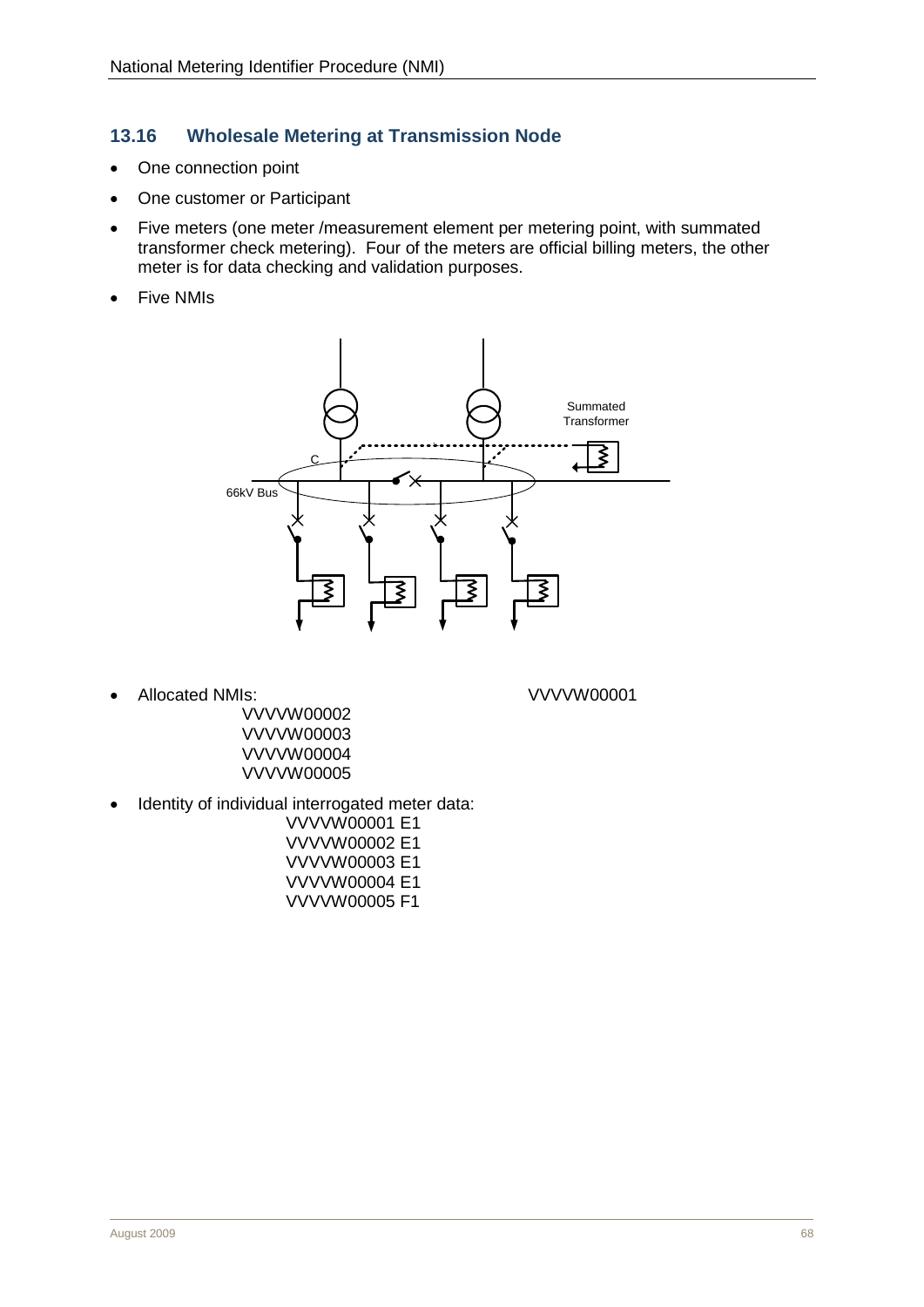# <span id="page-30-1"></span><span id="page-30-0"></span>**13.17 Wholesale metering at Transmission Node**

- One connection point
- One customer or Participant
- One physical meter / measurement element installed at different location to the Wholesale boundary connection point.
- One logical meter / measurement element. The logical meter corrects the physical meter for transmission line and transformer (T/F1) losses.
- Two NMIs. Only the logical meter is registered in the market.



• Allocated NMIs: TTTTW00001

TTTTWL0002

• Identity of individual interrogated meter data:

TTTTW00001 E1 TTTTWL0002 E1

The audit trail of the logical meter is maintained through the algorithm and its reference to the data from the physical meter.

This configuration is subject to acceptance by AEMO through the registration process. The revenue metering point must be located as close as practicable to the connection point (refer Rules 7.3.2(a)(1)).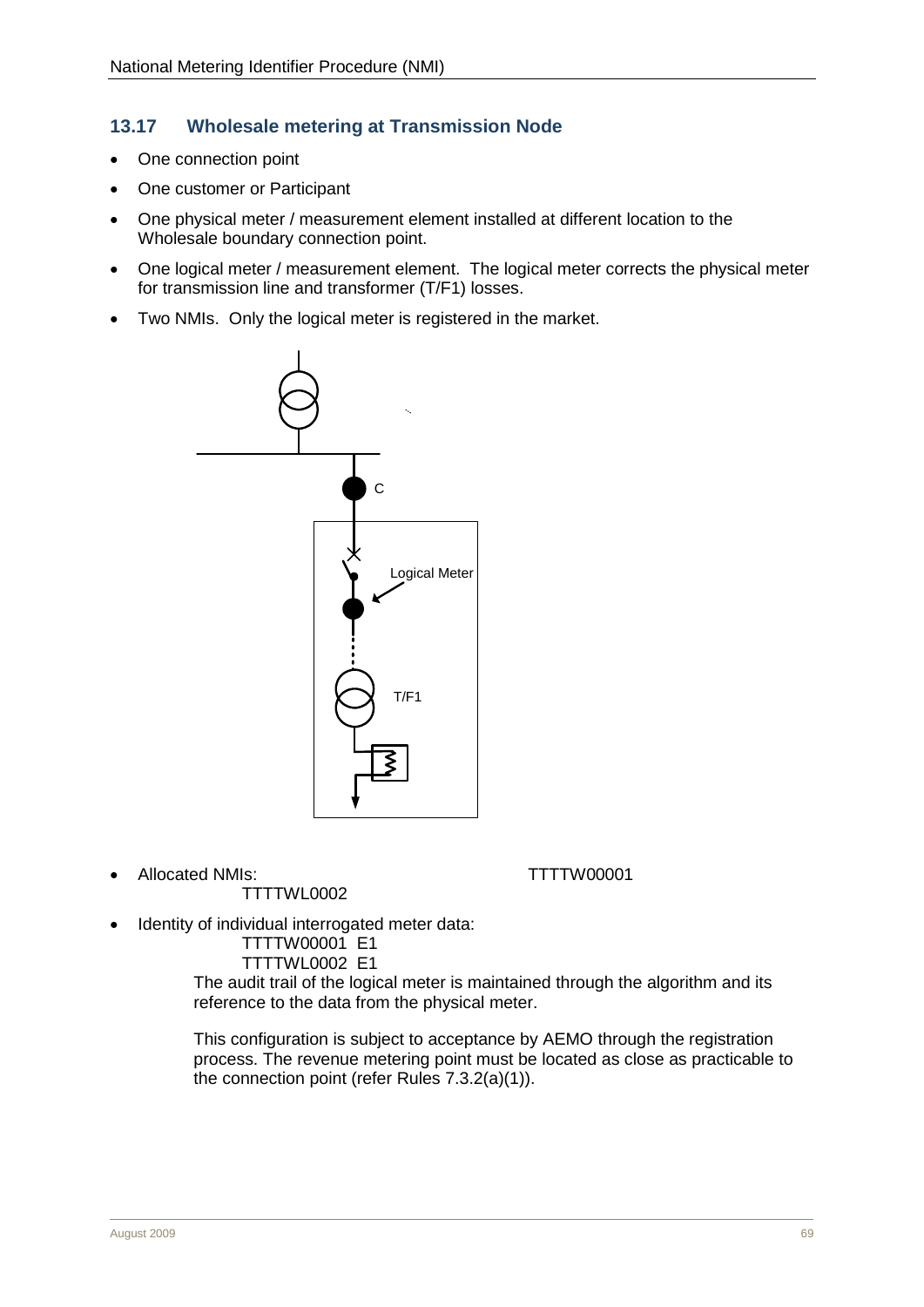# <span id="page-31-0"></span>**13.18 Wholesale Metering at Transmission Node**

- One connection point. This is a Type1 installation at a Wholesale boundary point.
- One customer
- Two meters / measurement elements
- One NMI. The NMI is assigned to the Metering point.



• Allocated NMI: TTDDW00015

Identity of individual interrogated meter data:<br>Master (Import) Master (Import) TTDDW00015 B1<br>Check (Import) TTDDW00015 C1

TTDDW00015 C1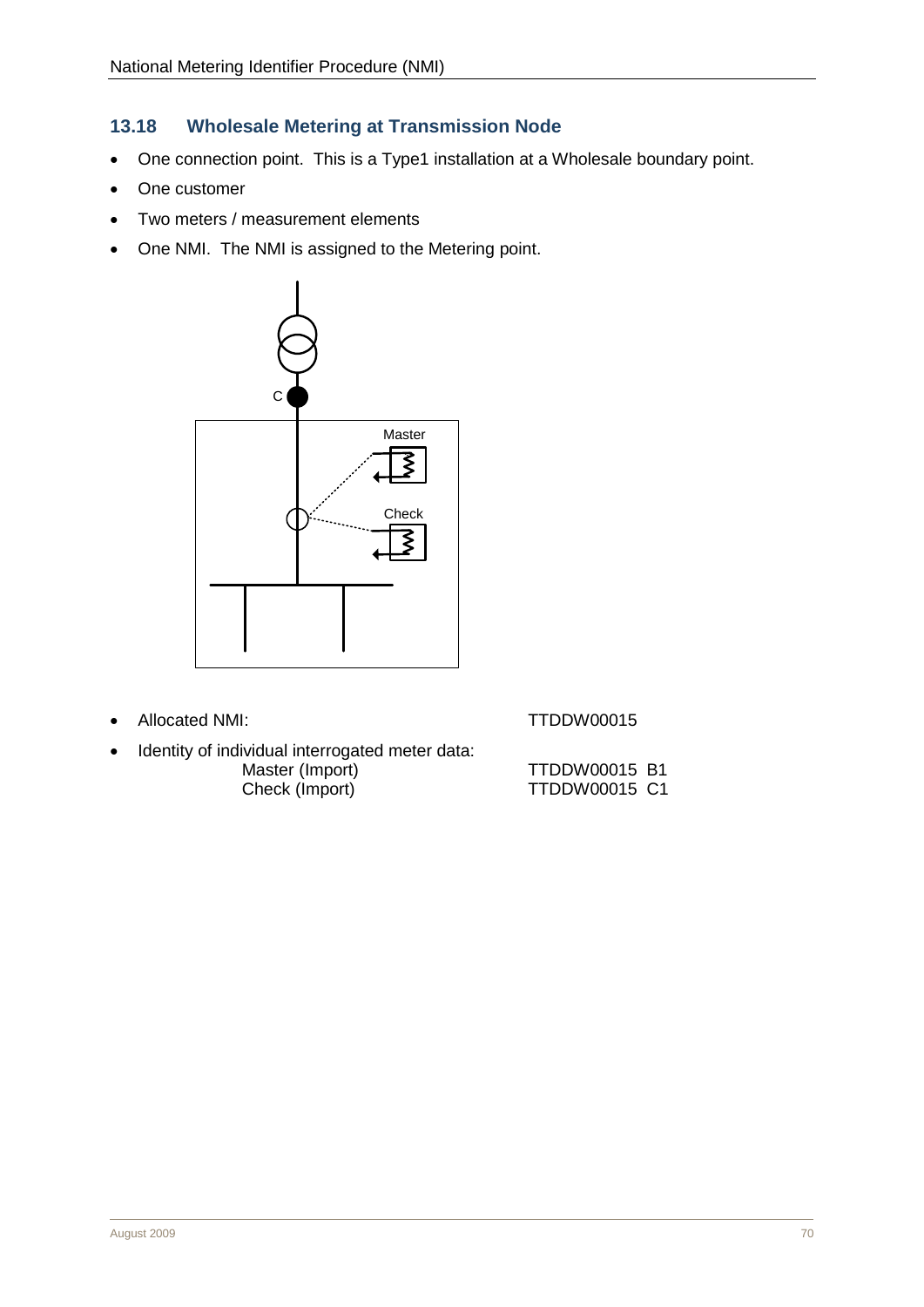# <span id="page-32-0"></span>**13.19 Street Lighting (Type 7 Metering Installation)**

- Multiple unmetered physical connections, one market connection point.
- One customer.
- One type 7 metering installation.
- One NMI.
- All lamps are supplied from a single transmission node.
- All lamps have the same Host Retailer.
- All lamps have the same Distribution Loss factor.
- All lamps have the same Financially Responsible Market Participant.
- All lamps have the same LNSP.



• Allocated NMI: 555556565656

• Identity of individual interrogated meter data: 5555565656 E1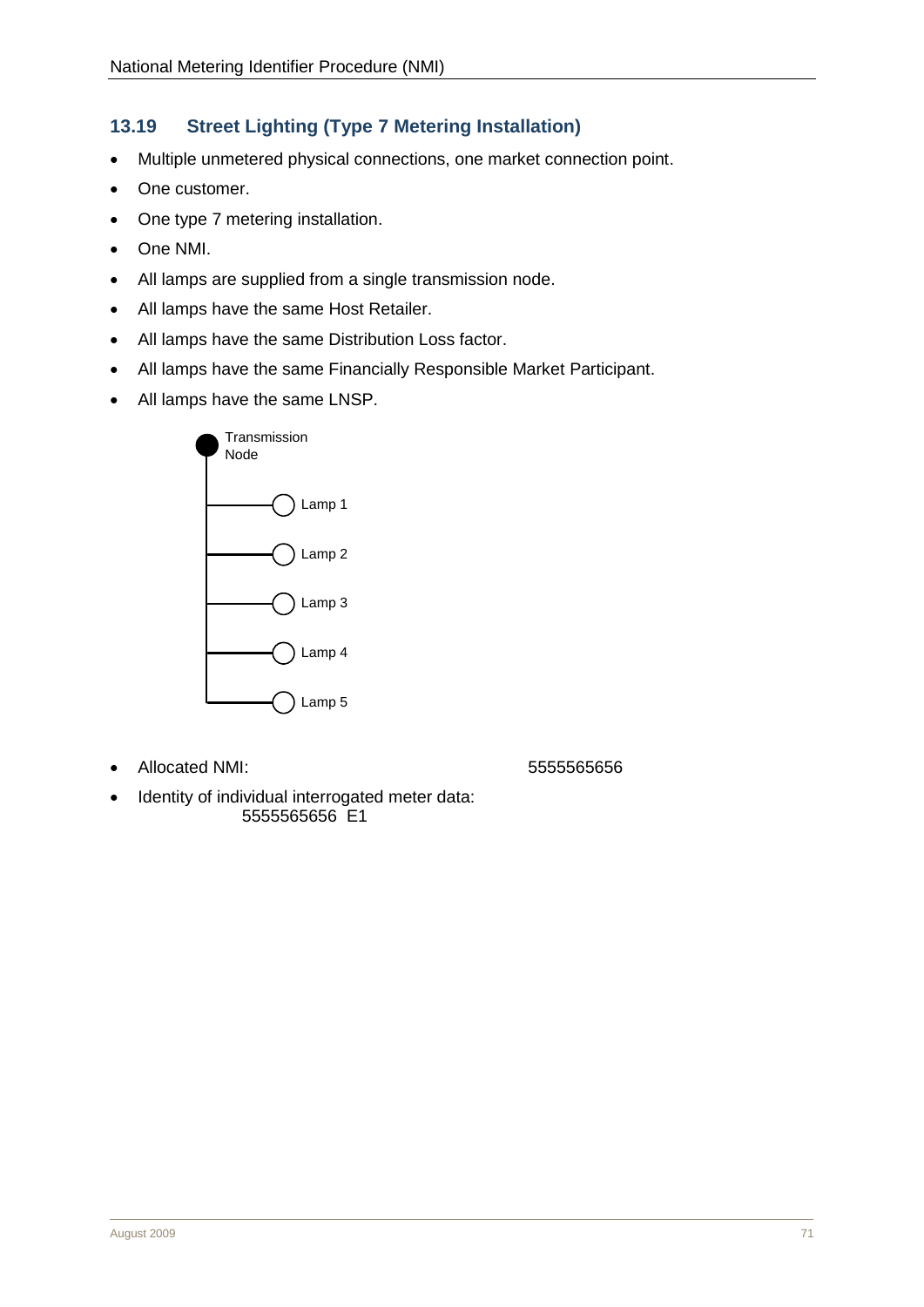# <span id="page-33-3"></span><span id="page-33-0"></span>**14. Examples of NMI Application – Consumption Energy Data**

## <span id="page-33-1"></span>**14.1 Single Meter with Single Register**

• Only one data stream available, identified by 11. Only one register, denoted by first character 1, and only one meter denoted by second character 1.



• Allocated NMI: 5656565656

• Identity of individual interrogated meter data:

5656565656 11

#### <span id="page-33-2"></span>**14.2 Two Meters each with Single Register**

• The data stream from the first meter is identified by 11, and from the second meter by 12.



• Allocated NMI: 5656565656

Identity of individual interrogated meter data:

5656565656 11 5656565656 12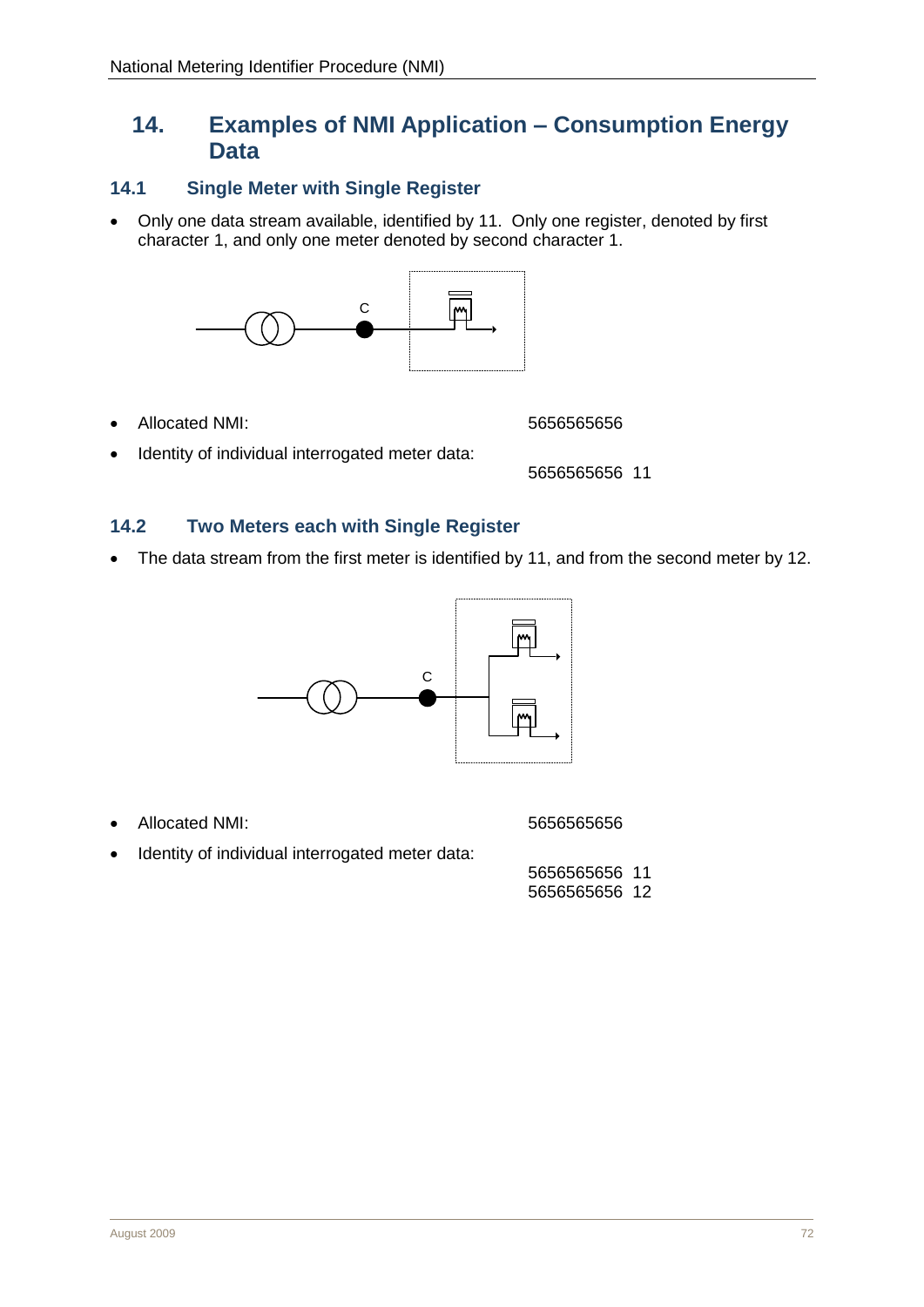# <span id="page-34-0"></span>**14.3 Two Meter Installation, One Meter Recording Consumption for a Controlled Load**

- The data for meter one is from the first register, hence suffix 11.
- The data for meter two is from the first controlled load register, hence suffix 42.



• Allocated NMI: 5656565656

Identity of individual interrogated meter data:

5656565656 11 5656565656 42

## <span id="page-34-1"></span>**14.4 Three Register Meter with Single Measurement Element**

- The meter has a three-rate register (high, shoulder, and low rates). As there is only one meter, each of the suffixes will have the final character set to 1 to denote the data has originated from the same meter.
- Each register is numbered as the reader loads data from them for a mechanical three rate register, from top to bottom, or left to right, and for an electronic register in the order in which they scroll.



• Allocated NMI: 5656565656

Identity of individual interrogated meter data:

| 5656565656 11 |  |
|---------------|--|
| 5656565656 21 |  |
| 5656565656 31 |  |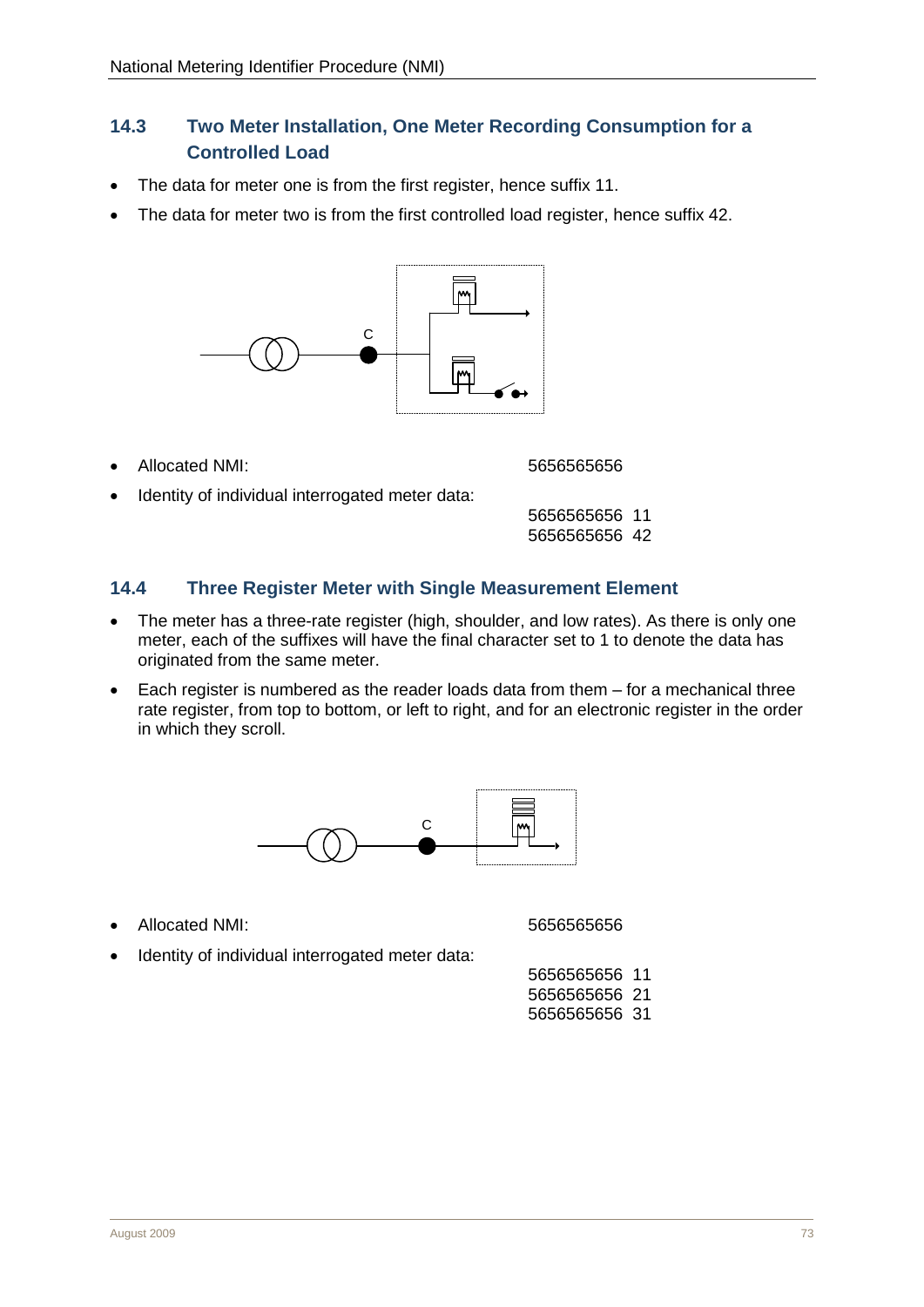## <span id="page-35-0"></span>**14.5 Multi-function Meter**

- Multi-function meter with two measurement elements.
- Each measurement elements has a single energy register, which requires two data suffixes. As there is only one meter, each of the suffixes will have the final character set to 1 to denote the data has originated from the same meter. The controlled load data will be denoted by a 41 as originating from the first controlled load register, and the continuous circuit will be denoted by 11.



• Allocated NMI: 5656565656

• Identity of individual interrogated meter data:

5656565656 11 5656565656 41

#### <span id="page-35-1"></span>**14.6 Two Multi-function Meters**

- Two multi-function meters where the controlled circuits have the same switching control. (Timeclock or AF relay).
- •



• Allocated NMI: 5656565656

- Identity of individual interrogated meter data (meter 1):
	- 5656565656 11 5656565656 41
- Identity of individual interrogated meter data (meter 2):
	- 5656565656 12
	- 5656565656 42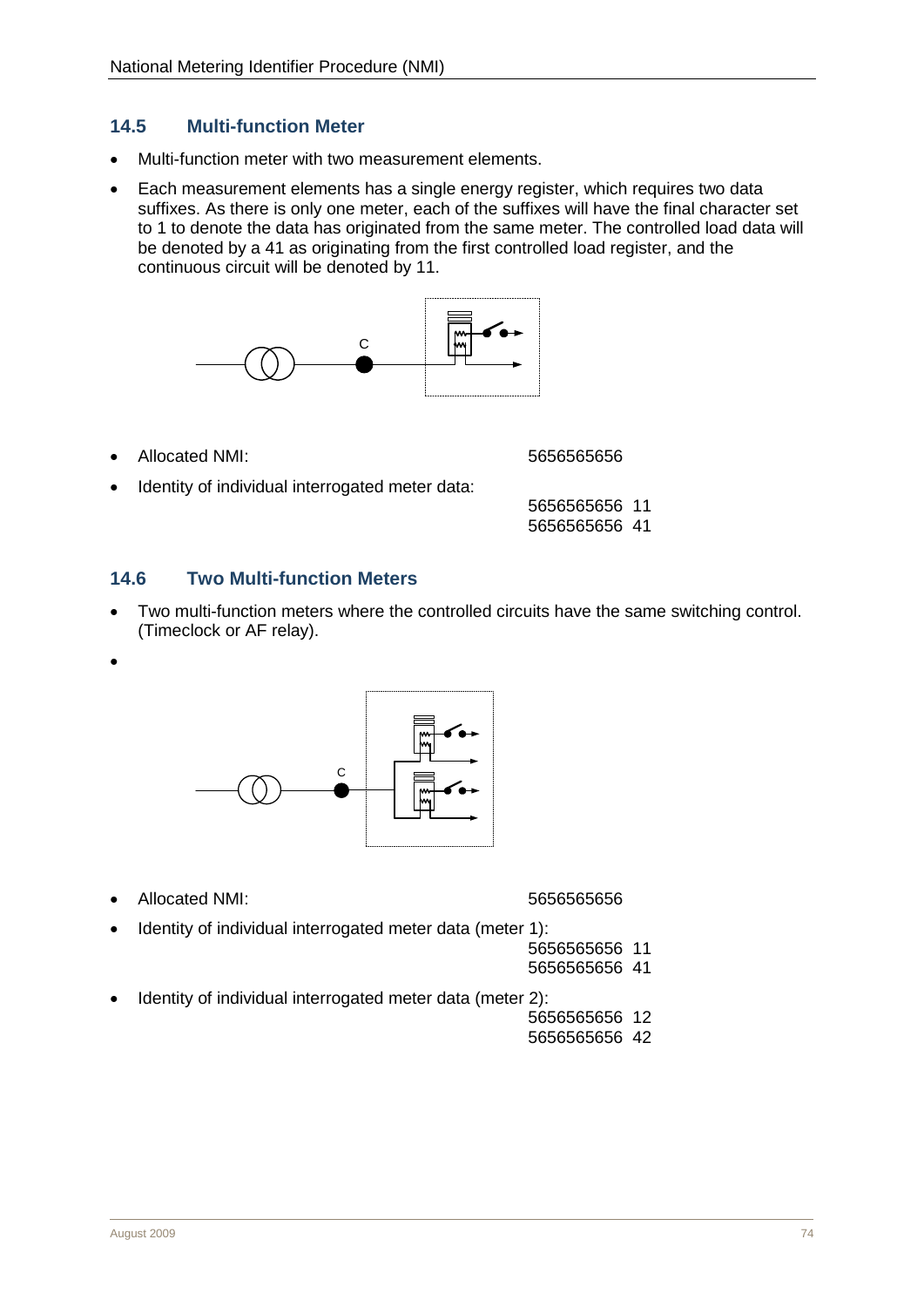# <span id="page-36-1"></span><span id="page-36-0"></span>**15. Energy Direction Flows**

The following conventions are used in the National Electricity Market:

- (a) All flows are in relation to their direction to/from the pool. Hence:
	- 1. All energy from the pool is considered *export* (i.e. energy consumed by a customer is export).
	- 2. All energy into the pool is *import* (i.e. the energy generated into the pool is import).
- (b) For Interconnector flows, AEMO shall define the Import and Export energy flows on a case-by-case basis.
- (c) For MSATS, net energy is derived as:

Net = Export - Import

Hence the net energy for generation energy is negative (in a *net* quantity) and a customer's energy is positive (in a *net* quantity).



The same convention is used for kvarh's, i.e.:

- kvarh's supplied to a customer are export kvarh's; and
- kvarh's received from a customer are import kvarh's.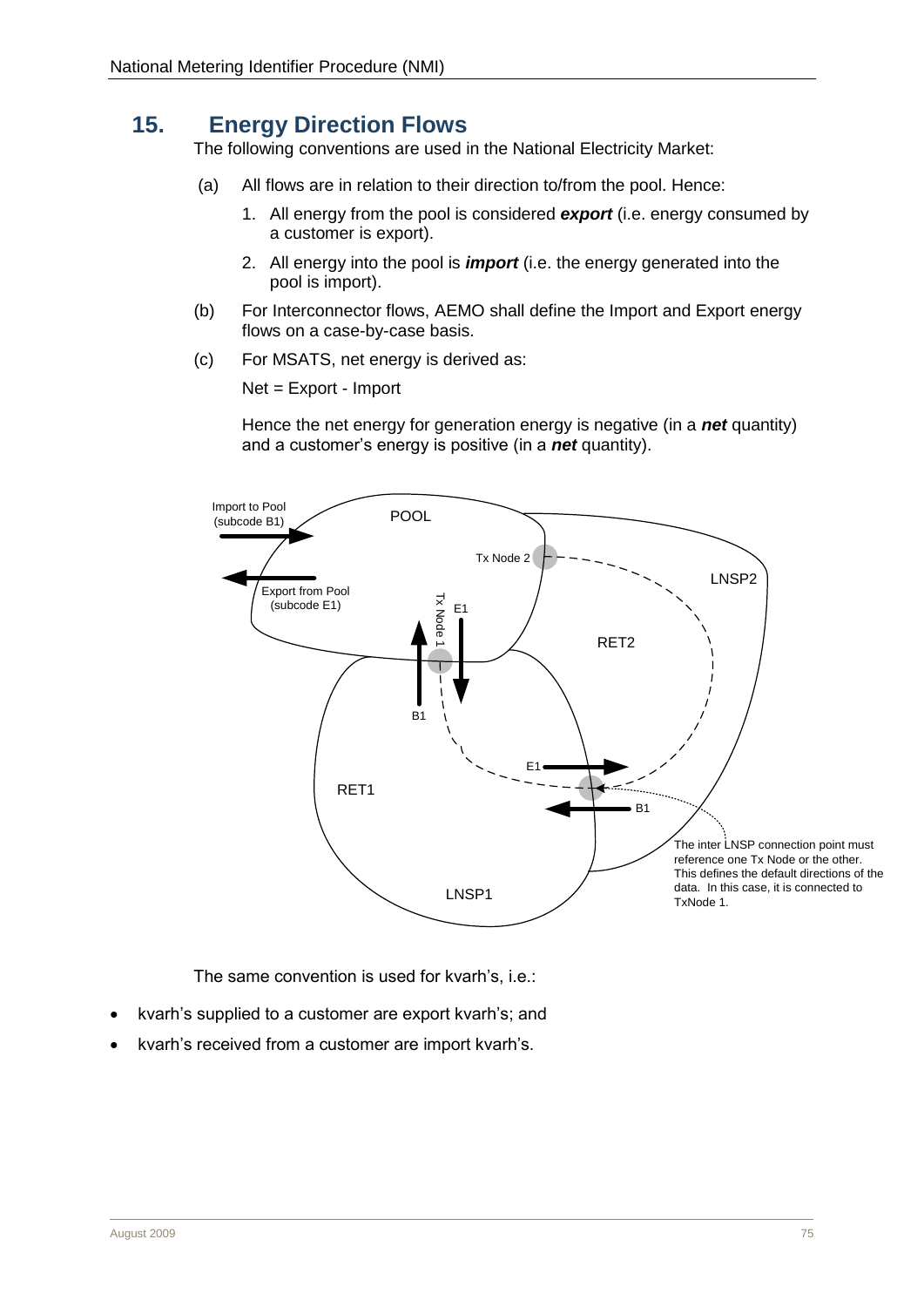# <span id="page-37-0"></span>**16. Allocation of NMIs for Type 7 Metering Installations**

Schedule 7.2 of the National Electricity Rules establishes the framework for type 7 metering installations. The requirements for a type 7 metering installation are:

- (a) The Metrology Coordinator and AEMO must agree that a metering installation does not require a meter to measure the flow of electricity in a power conductor before that installation may be classified as a type 7; and
- (b) The market load that is supplied with electricity has a load pattern which is the same as or similar to one of four specified arrangements.

#### <span id="page-37-1"></span>**16.1 Requirements Common Across the National Electricity Market**

Each type 7 metering installation comprises a set of the entire unmetered load with a unique combination of FRMP, end-use customer, TNI, DLF, and LNSP. The NMI may contain different agreed market loads and/or different device types. One NMI is required for each type 7 metering installation. Individual loads may be added and removed to the NMI without the need to change NMIs.

For each TNI there will be one or more NMIs representing municipal lighting loads, and then several other NMIs which represent the various utilities (gas, telephone, roads, water, etc) who have unmetered loads serving that geographical area. An exception to this approach is when an unmetered load is included in the NMI for a related metered load, where the number of devices is small, for example when security lighting (known as watchman or night watch in some jurisdictions), the energy consumption of those devices is immaterial relative to the total energy consumption for that NMI, and the Financially Responsible Market Participant, end-use customer, LNSP, Marginal loss factor (or TNI) and Distribution loss factor are the same.

New NMIs should only be created where one or more unmetered loads with a unique and previously unregistered set of attributes (FRMP, end-use customer, TNI, DLF, LNSP) are to be put into service.

A NMI may be abolished if the load is removed (eg. street turned into park, and lighting removed) or the load is transferred to another NMI. (eg. due to network rearrangements).

A change of one attribute (FRMP, TNI, DLF, LNSP), or a change of end-use customer, would not of its own result in abolition of the NMI.

The National Electricity Rules and the Metrology Procedure<sup>1</sup> provide for the allocation of NMIs to broad classes of unmetered connection points provided that certain attributes required for settlement remain unique. In assigning an individual unmetered connection point to a NMI, the LNSP must exercise judgement regarding the scope and materiality of any uncertainty in the allocation of a NMI for an unmetered load.

 $\overline{a}$ 

<sup>1</sup> During 2006 it is expected that the jurisdictional Metrology Procedures will be replaced by the NEM Metrology Procedure. Pending this change, references to the Metrology Procedure mean the relevant applicable Metrology Procedure (jurisdictional or NEM).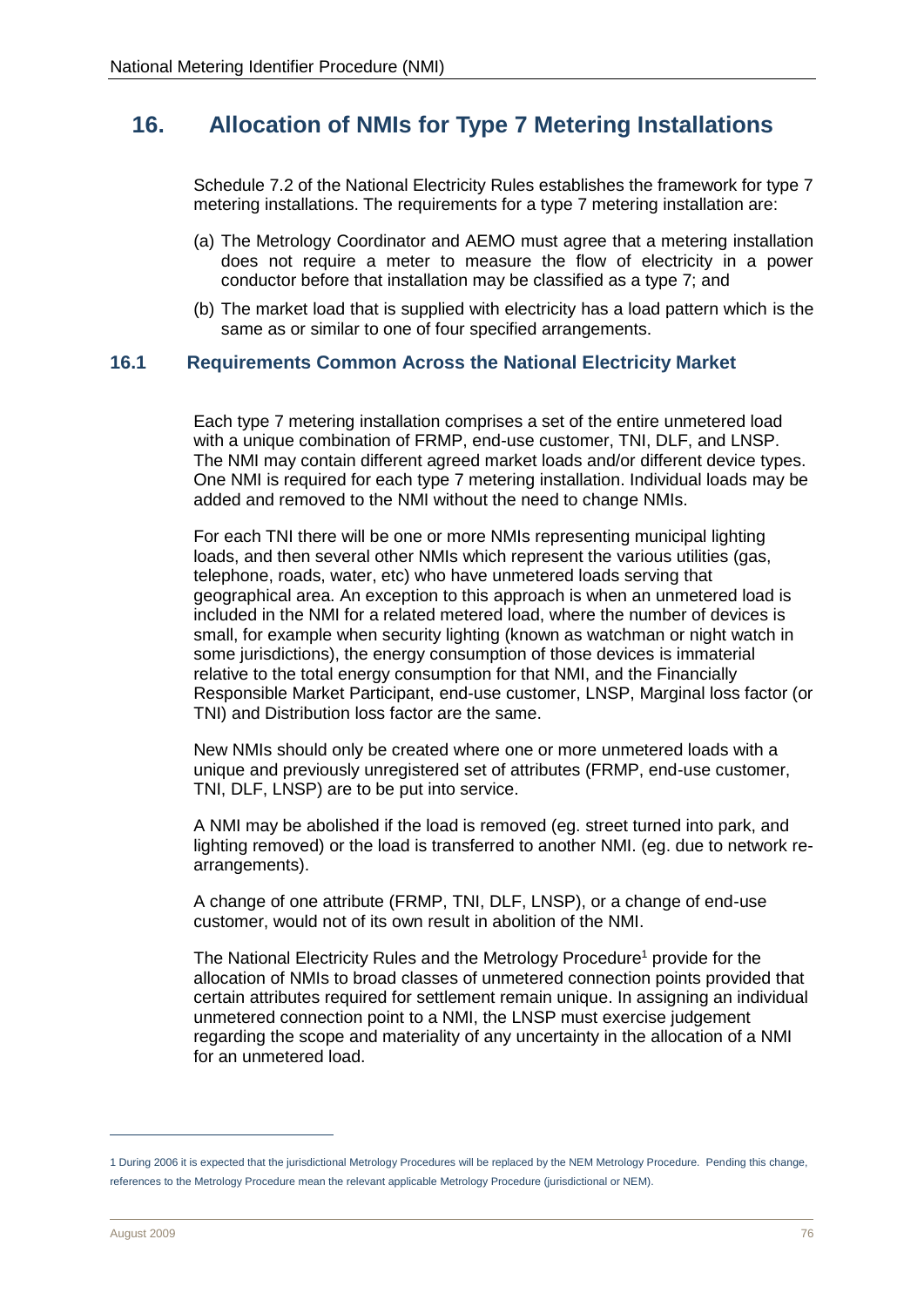For example, AEMO expects that each LNSP has a procedure for the allocation of NMIs for unmetered supplies, and that procedure is available for review by the jurisdiction or AEMO as required.

A procedure for the initial allocation of NMIs for street and public lighting across a geographic area might follow the following basic steps:

- Define the geographic area supplied from a transmission node.
- Sub-divide the unmetered supplies within this geographic area according to end-use customers.
- If necessary, sub-divide these unmetered supplies to take account of variations of distribution loss factor which may apply across the area.

In considering materiality, the LNSP may allocate streetlights by mapping cell, or postcode, or by some other available grouping where the majority of that load is supplied from a single transmission node.

Where distribution feeders are commonly supplied from one transmission node, but are regularly moved to a nearby transmission node for maintenance or seasonal reasons, AEMO will accept registration at the transmission node through which the majority of the energy is traded. This approach is supported by the fact that the calculation of Transmission Loss Factors (TLFs) takes account of seasonal flows at transmission nodes, and that the TLFs for adjacent TNIs where load sharing is possible are unlikely to be significantly different.

#### <span id="page-38-0"></span>**16.2 Individual Jurisdiction Requirements**

The National Electricity Rules requires AEMO and the Metrology Coordinator for each jurisdiction to reach agreement on the generic load types which may be traded through type 7 metering installations. The types of load which have been considered include:

- Street lighting, traffic lights, telephone box illumination, illuminated street and advertising signs, tram/bus shelter lights, ice warning lamps, and security lights.
- Noise monitoring station, electronic parking meter, ticket dispensing machine, microcells for cellular phone networks, power outlets for X-ray and outside broadcast vans, sprinkler control systems, cathode protection units, flow monitoring equipment, telemetry stations, traffic counter stations, weather stations, and cable amplifiers.

The actual loads approved for type 7 installations may vary between jurisdictions.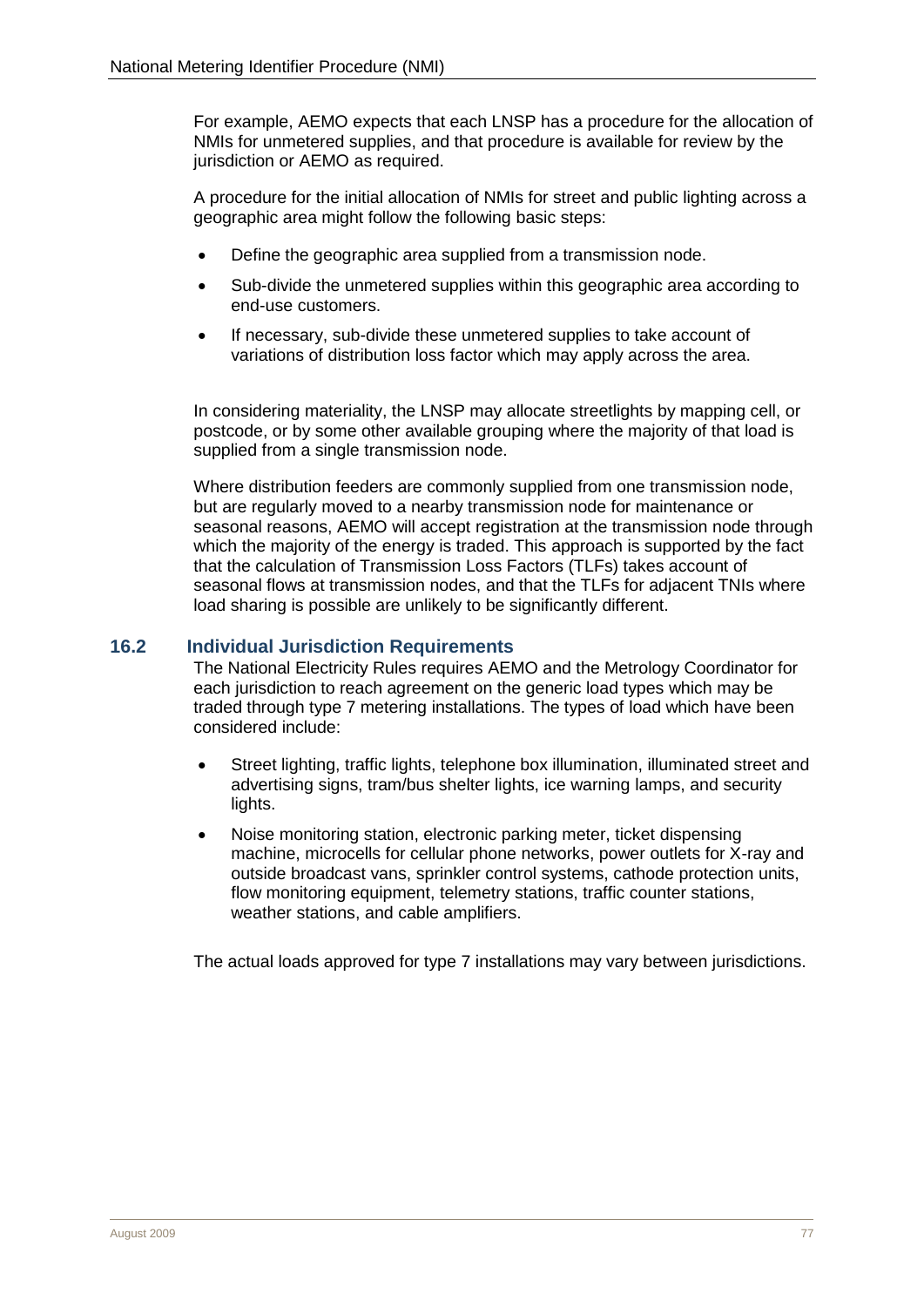# <span id="page-39-0"></span>**Appendix 1: Sample Java Code for NMI Checksum**

/\*\*

\* Calculates a LUHN-10.

- \* <PRE>
- \* 1. Double the value of alternate digits beginning with the rightmost digit
- \* 2. Add the individual digits comprising the products obtained in step 1 to
- \* each of the unaffected digits in the original number.
- \* 3. Find the next highest multiple of 10
- \* 4. The check digit is the value obtained in step 2 subtracted from the value
- \* obtained in step 3.
- \* 5. END
- $<$ /PRE $>$

```
*/
```
public class LUHN10

{ /\*\*

\* Value to indicate we have not calculated the luhn yet.

```
 */
 private static final int NULL_VALUE = -1;
```
#### /\*\*

 \* Buffer holding the sequence of digits to use in the calculation. \*/

private StringBuffer \_buffer;

/\*\*

 \* The cached value for the luhn. \*/

private int \_luhn;

```
 /**
  * Constructor.
  */
  public LUHN10()
  {
   reset();
  }
  /**
  * Resets the calculator to its initial values.
  */
  public void reset()
  {
  buffer = new StringBuffer(); _luhn = NULL_VALUE;
  }
  /**
  * Updates the LUHN-10 with specified digit.
  */
  public void update(char d)
 {
   // Append the character
   _buffer.append(d);
   // And, reset the cached luhn
   _luhn = NULL_VALUE;
 }
```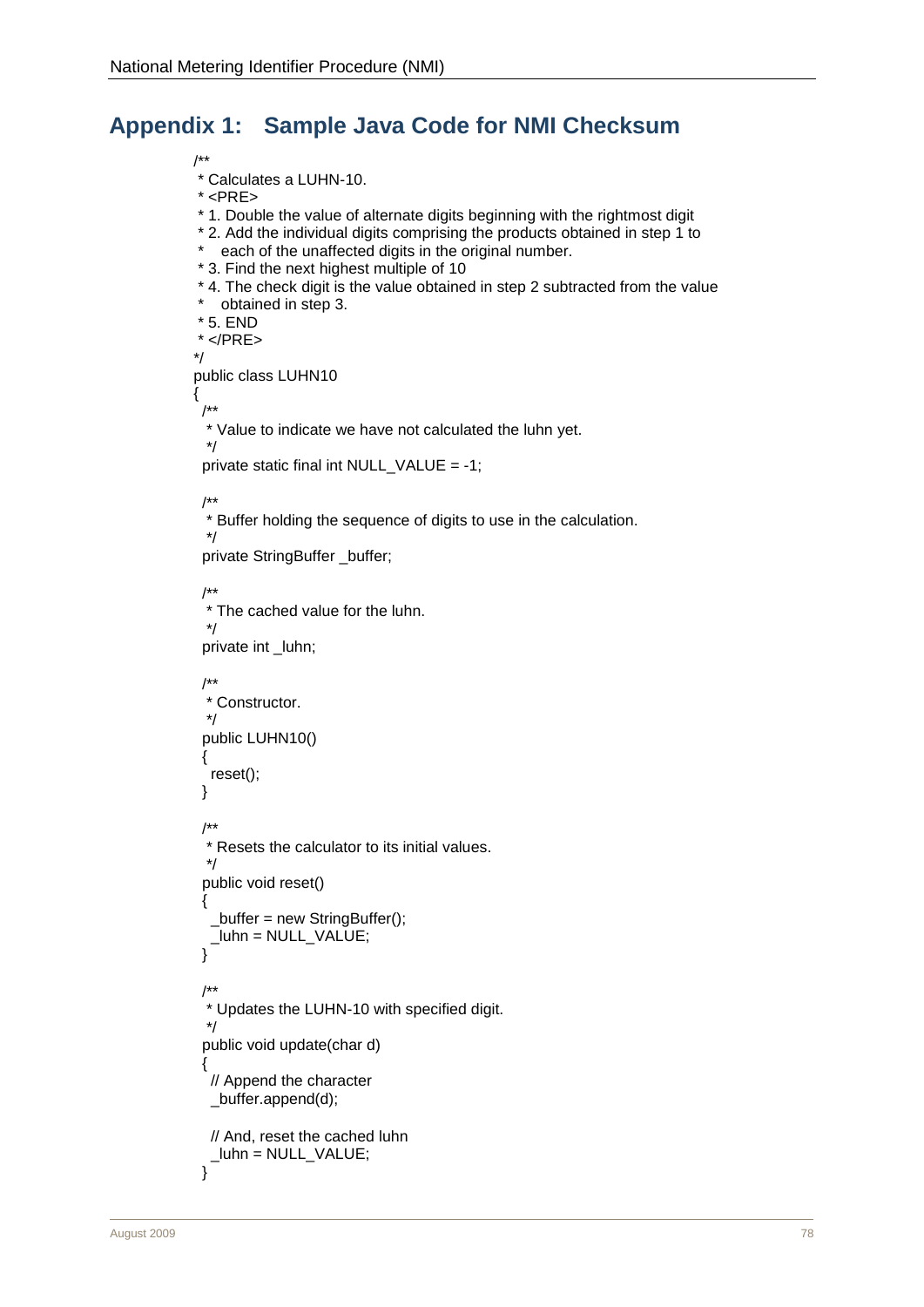```
 /**
  * Returns the current LUHN-10 value.
  */
 public int getValue()
 {
   if (_luhn == NULL_VALUE)
   {
   int v = 0;
    boolean multiply = true;
   for (int i = _buffer.length(); i > 0; i--)
    {
     int d = (int)_buffer.charAt(i - 1);
      if (multiply)
      {
      d^* = 2; }
      multiply = !multiply;
     while (d > 0) {
       v += d % 10;
      d = 10;
      }
    }
   Lluhn = (10 - (v % 10)) % 10;
   }
   return _luhn;
 }
 public static void main(String[] args)
  {
  if (\text{args.length} == 0) {
    System.out.println("USAGE: LUHN10 nmi");
   }
   else
\{LUHN10 luhn = new LUHN10();
    String nmi = args[0];
   for (int j = 0; j < nmi.length(); j++) {
      luhn.update(Character.toUpperCase(nmi.charAt(j)));
    }
    System.out.println(nmi + "/" + luhn.getValue());
 }
 }
}
```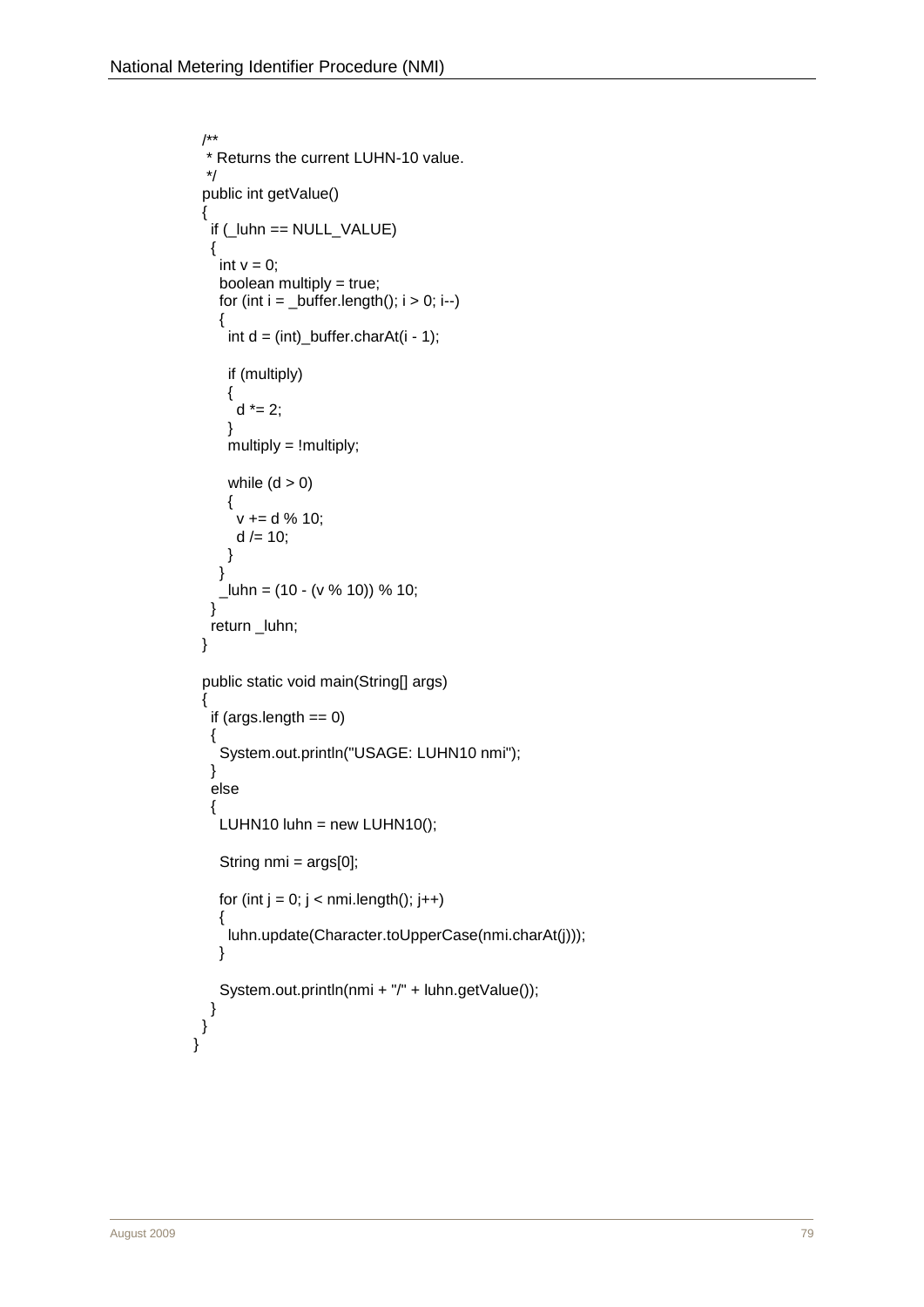# <span id="page-41-0"></span>**Appendix 2: Worked Example for NMI Checksum**

This appendix contains a worked example of the NMI checksum calculation. An alphanumeric NMI is used in the example to illustrate the algorithm's ability to handle all characters that have an ASCII equivalent.

The logic of the algorithm can be summarised as:

Process each character in the NMI individually, starting with the right most.

For each character:

Convert the character to its ASCII value

For the right most character and each alternate character reading left, double the ASCII value obtained in Step 3 above.

Add the individual digits of the ASCII value to a register holding the total added value for the Checksum.

Subtract the total added value register from the next highest multiple of 10.

If the result is 10, the checksum is 0, otherwise the result is the checksum.

The NMI for the following worked example is **1234C6789A**

Step 1. Initialise variables used by the process.

**Double This Char** is a boolean that indicates whether the character currently being processed should be doubled.

**Char** is the character currently being processed, as it appears in the NMI. **ASCII** Char is the ASCII value of Char

**Total** is the running sum of the digits generated by the algorithm. **Checksum** is the final result.

At the start of the process:

**Double\_This\_Char = True** because the right most character, and then every alternate character, is doubled by the algorithm.

 $Total = 0$ 

**Checksum = NULL**

Step 2. Read the NMI character by character, starting with the right most character.

#### **Char = A**

Step 3. Convert the character to its ASCII value.

#### **ASCII\_Char = 65**

Step 4. Double the ASCII value if the character is the right most of the NMI or an alternate.

```
ASCII_Char = 130
Double_This_Char = Not Double_This_Char
```
Step 5. Add the individual digits of the ASCII value to the Total.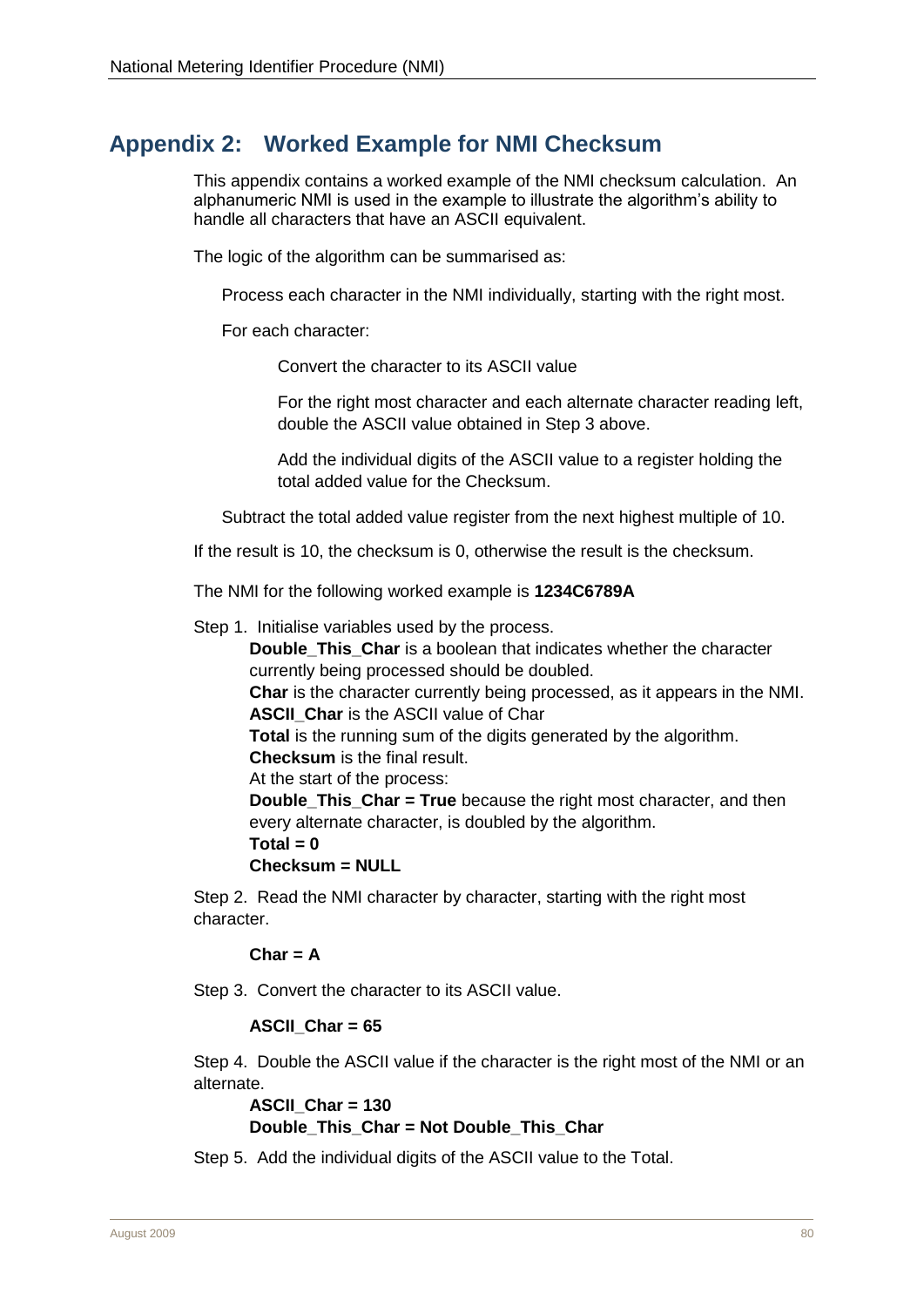# **Total = Total + 1 + 3 + 0** (i.e. Total = 4)

Performing steps 2 through 5 for each character in our example NMI gives the following results:

| <b>CHARACTER</b> | <b>TOTAL</b><br><b>BEFORE</b> | <b>ASCII</b><br><b>VALUE</b> | DOUBLE?                 | <b>DOUBLED</b><br>VALUE | TOTAL<br><b>AFTER</b> |
|------------------|-------------------------------|------------------------------|-------------------------|-------------------------|-----------------------|
| $\mathsf A$      | $\mathbf 0$                   | 65                           | Y                       | 130                     | $4(0+1+3+0)$          |
| $\overline{9}$   | $\overline{4}$                | 57                           | N                       | 57                      | $16(4+5+7)$           |
| 8                | 16                            | 56                           | Y                       | 112                     | 20<br>$(16+1+1+2)$    |
| $\overline{7}$   | 20                            | 55                           | N                       | 55                      | $30(20+5+5)$          |
| 6                | 30                            | 54                           | Y                       | 108                     | 39<br>$(30+1+0+8)$    |
| $\mathsf C$      | 39                            | 67                           | $\overline{\mathsf{N}}$ | 67                      | $52(39+6+7)$          |
| $\overline{4}$   | 52                            | 52                           | Y                       | 104                     | 57<br>$(52+1+0+4)$    |
| 3                | 57                            | 51                           | N                       | 51                      | $63(57+5+1)$          |
| $\overline{2}$   | 63                            | 50                           | Y                       | 100                     | 64<br>$(63+1+0+0)$    |
| $\overline{1}$   | 64                            | 49                           | N                       | 49                      | $77(64+4+9)$          |

Table 3: example nmi results

The value of **Total** after processing the entire NMI is 77.

The next highest multiple of 10 is 80.

**Checksum = 80 –77 = 3.**